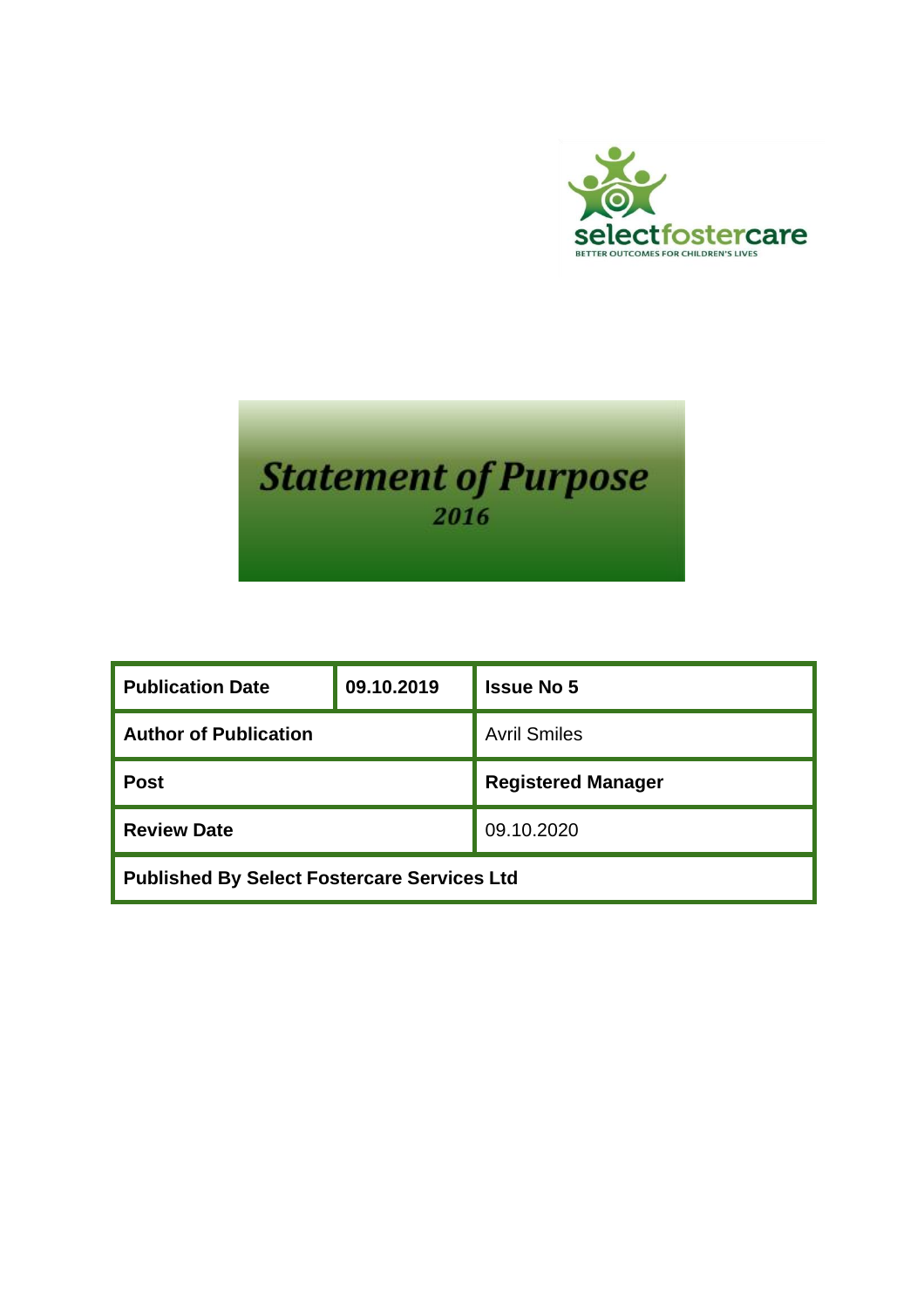

#### **Contents**

- Introduction:
- Organisational Structure:
- Principles:
- The Aims of Select Fostercare
- The Objective of Select Fostercare:
- Services provided to address the 5 Outcomes for children
- Safeguarding:
- Behaviour Management:
- Promoting Contact:
- Types of Placement:
- Operational Pledge:
- Equal Opportunities:
- Recruitment and Assessment of Foster Carers:
- Quality Assurance:
- Confidentiality and Records:
- Representation and Complaints:

Our foster families offer a warm, safe and nurturing environment, with clear boundaries where children can experience a loving family life. Children placed with Select Fostercare families will benefit from our "Team around the Child" approach, where they are valued and empowered to achieve and experience positive outcomes in their lives.

**Warren Cottage, Overton Drive, London, E11 2LW** 

**• t: 0208 536 4949 • e: admin@selectfostercare.co.uk • www.selectfostercare.co.uk**  *Registered office: Warren Cottage, Overton Drive, Wanstead, London E11 2LW • Registered in England 7966032 • Ofsted Reg: SC459667*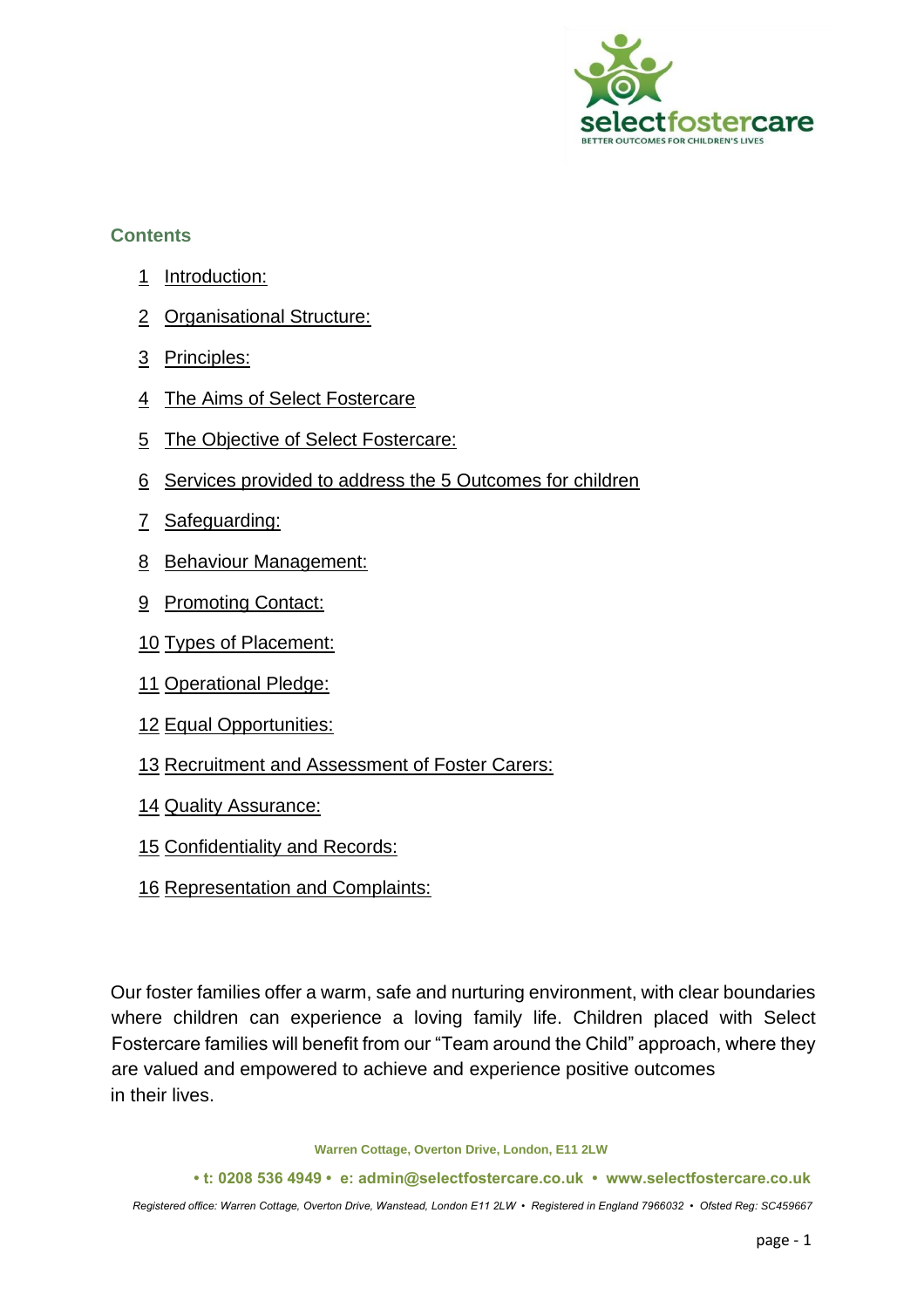#### **1 Introduction:**

This Statement of Purpose sets out the Aims and Objectives of Select Fostercare including the range of services provided. These have been developed to



assist local authorities in fulfilling their responsibilities and to improve the wellbeing of "looked after" children in relation to the Five Outcomes for Children:

- Physical and mental health and emotional well being
- Protection from harm and neglect
- Education, training and recreation
- The contribution made by them to society
- Social and economic well being

A copy of our Statement is sent to the Chief Inspector for the Office of Standards in Education (Ofsted), who is responsible for regulating and inspecting fostering services.

The Statement of Purpose is also given to our foster carers, prospective carers, children placed, their parents, Local Authorities, Select Fostercare Independent Foster Panel members and all staff employed by us.

Our Foster Care Manual includes all the detailed policies, procedures and standards to ensure foster carers and our staff have these at hand as a framework for carrying out their fostering tasks.

Equally as important, are the Guides for children and young people, produced in two formats to reflect the age and understanding of younger children and that of teenagers. All foster children, their parents, commissioning local authorities, and Ofsted are given copies of the relevant guides. Some children will need assistance from their carers to read, and understand the guide.

The Statement of Purpose and the guides for children and young people can be reproduced in different languages, the Makaton system to support spoken language, and audio CD's if required.

The Guide includes a summary of what Select Fostercare sets out to achieve, what the foster child or young person should expect from their carer's and what is expected of them. It also includes information about key professionals involved in their lives and their contact details. Additionally included, are details of the Complaints and Representations policies and procedures, and contact details for various agencies and

**Warren Cottage, Overton Drive, London, E11 2LW** 

**• t: 0208 536 4949 • e: admin@selectfostercare.co.uk • www.selectfostercare.co.uk**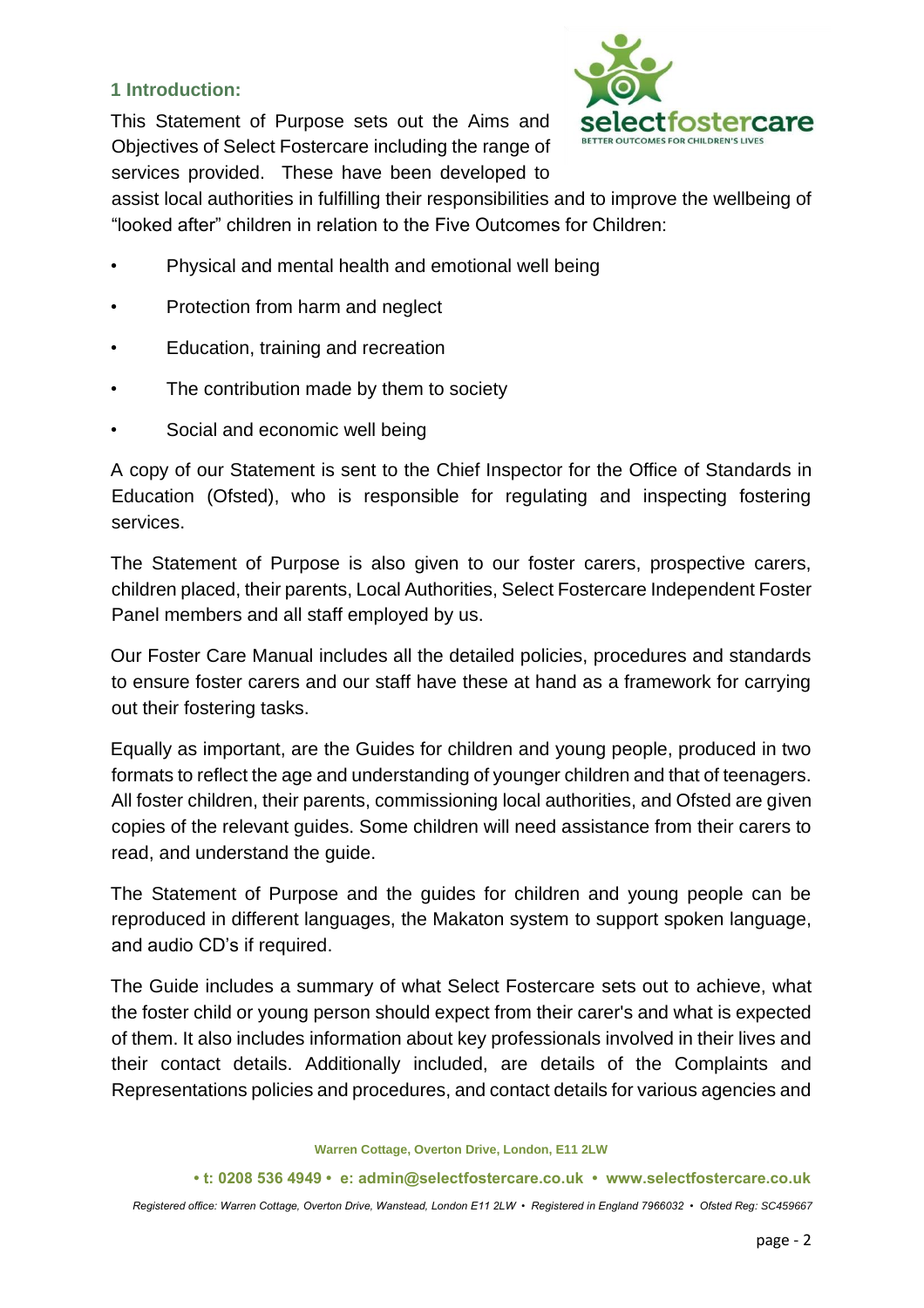professionals who children can talk to for advice and support about any aspects of their lives, including the care provided to them.



Our Statement of Purpose, Foster care Manual, and Children's Guides are regularly reviewed to include developments in our service provision as well as any changes to the Regulations or National Minimum Standards (NMS). Ofsted will be notified, by Select Fostercare Services, of any changes or revisions within 28 days of the amendments.

## **2 Organisational Structure:**

#### **Director**

The Director is the core of the Senior Management Team, delegating day to day decision making to the relevant managers. The Director has statutory duties and responsibilities under the Companies Act 2006. Additionally, he has overall responsibility for quality assurance and strategic decision making; compliance with legal requirements; the agency's operations, and commercial development.

## **The Registered Manager**

The Registered Manager is responsible for the day to day management of the Agency, and is accountable to the Agency's Director. Duties include ensuring the effective implementation of all policies and procedures in relation to the running of the Agency, recruiting and supporting foster carers and staff, and ensuring the wellbeing of the child remains at the centre of all services provided. The Registered Manager also has specific responsibilities under the Fostering Services Regulations 2011. The Registered Manager oversees Independent SW's undertaking Form F assessments on the agency's behalf. They also have responsibility for recruiting foster carers and carer's training.

## **Social Work Manager**

The Social Work Manager will be directly responsible to the Registered Manager and is responsible for the supervision of social workers supporting our Carer's. She/he also has delegated responsibility for Carer's support groups. The Manager is also responsible for the effective running of the "Duty" and the out of hours support service.

## **Fostering Panel Chairs/Panel Members**

The Fostering Panel functions independently from the Agency. Its main duties concern making recommendations to the Agency on the approval of new foster carers and the statutory review of existing carers. The panel is also involved in the Agency's quality

**Warren Cottage, Overton Drive, London, E11 2LW** 

**• t: 0208 536 4949 • e: admin@selectfostercare.co.uk • www.selectfostercare.co.uk**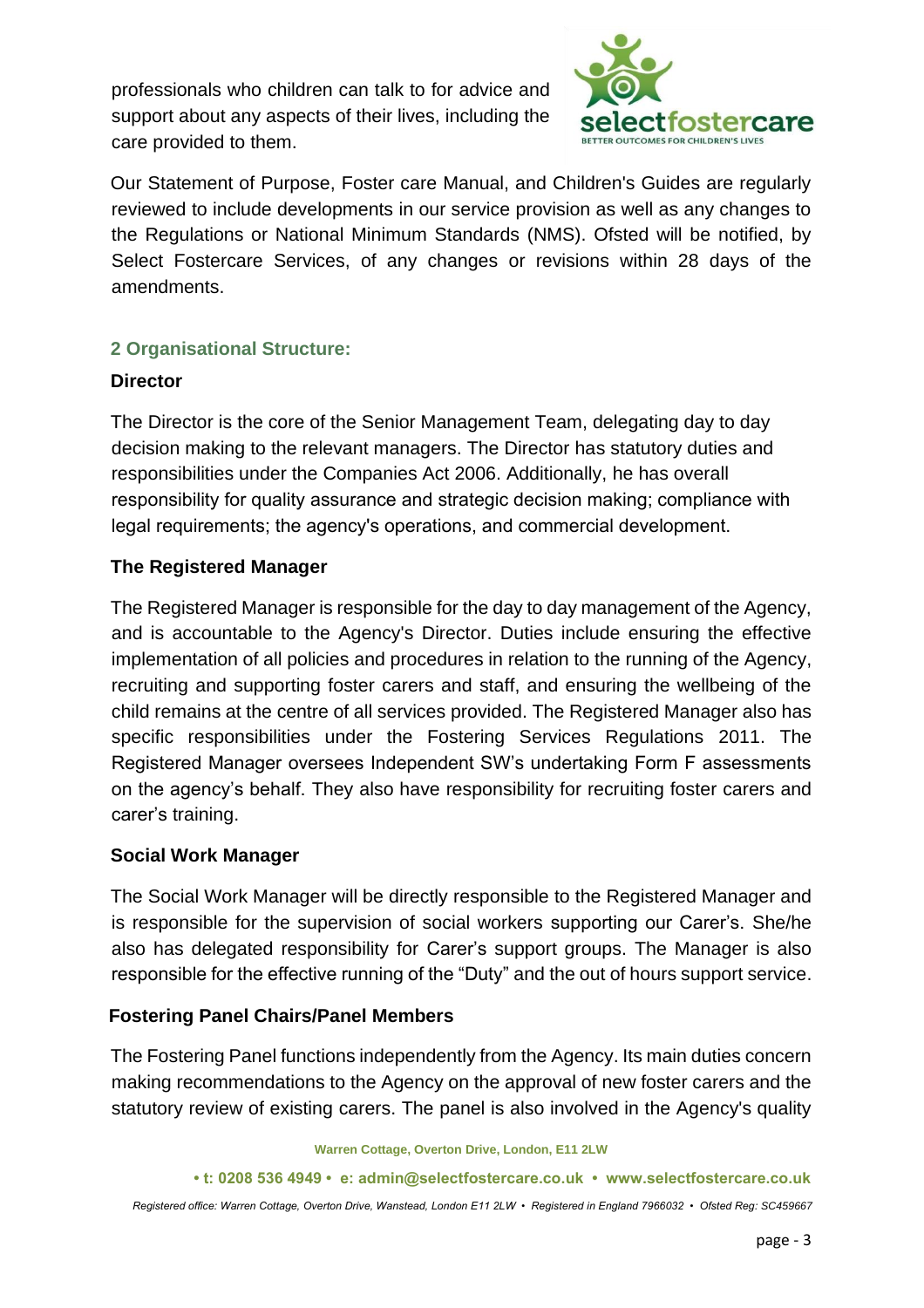assurance programme, development changes to relevant Agency policies, and the Agency's complaints and appeals policies and procedures.



#### **Assessing Social Workers**

The Assessing Social Workers are responsible for vetting and assessing prospective foster carers, in line with requirements of the Fostering Services Regulations 2011.

Depending on the prevailing needs of the Agency both freelance and employed social workers who have been trained for this purpose, may be used. These social workers are supervised by the Registered Manager.

#### **Supervising Social Worker**

Supervising Social Workers are responsible for ensuring implementation of Select Fostercare policies and procedures. They support and supervise foster carers and monitor the progress of the children in placement.

Their duties will include participating in the "Duty" and an out of hours support service, maintaining the link between the agency and the foster carer through regular visits and telephone contact. Attending all professional meetings involving the foster carer and or about the foster child to ensure the carer is fully supported and to help ensure the child's needs are being met.

#### **Outreach Support Workers**

The Outreach Support Workers will generally be employed on a sessional basis; however, they undergo the same rigorous recruitment checks as our full-time staff. They are responsible to the Social Work Manager who directs their work, which will include providing fixed time periods of direct work with foster children outside of their foster home, to help develop skills, interest and links in their community.

The Outreach Support Workers will also provide children with supportive and safe adult contact on a one to one basis for mentoring, and helping children to build up their confidence and self-esteem. Additionally, they may be used to offer support where foster children are involved with the police or the Youth Justice System.

## **3 Principles:**

Select Fostercare has a team of fully trained and qualified staff including Social Workers, Social Work Managers, Foster Carers. As well as an Office Manager, Placements Office, Recuitment person and Admin Staff. Our team is highly skilled in recruiting, approving and supporting a diverse range of foster carers to provide

**Warren Cottage, Overton Drive, London, E11 2LW** 

**<sup>•</sup> t: 0208 536 4949 • e: admin@selectfostercare.co.uk • www.selectfostercare.co.uk**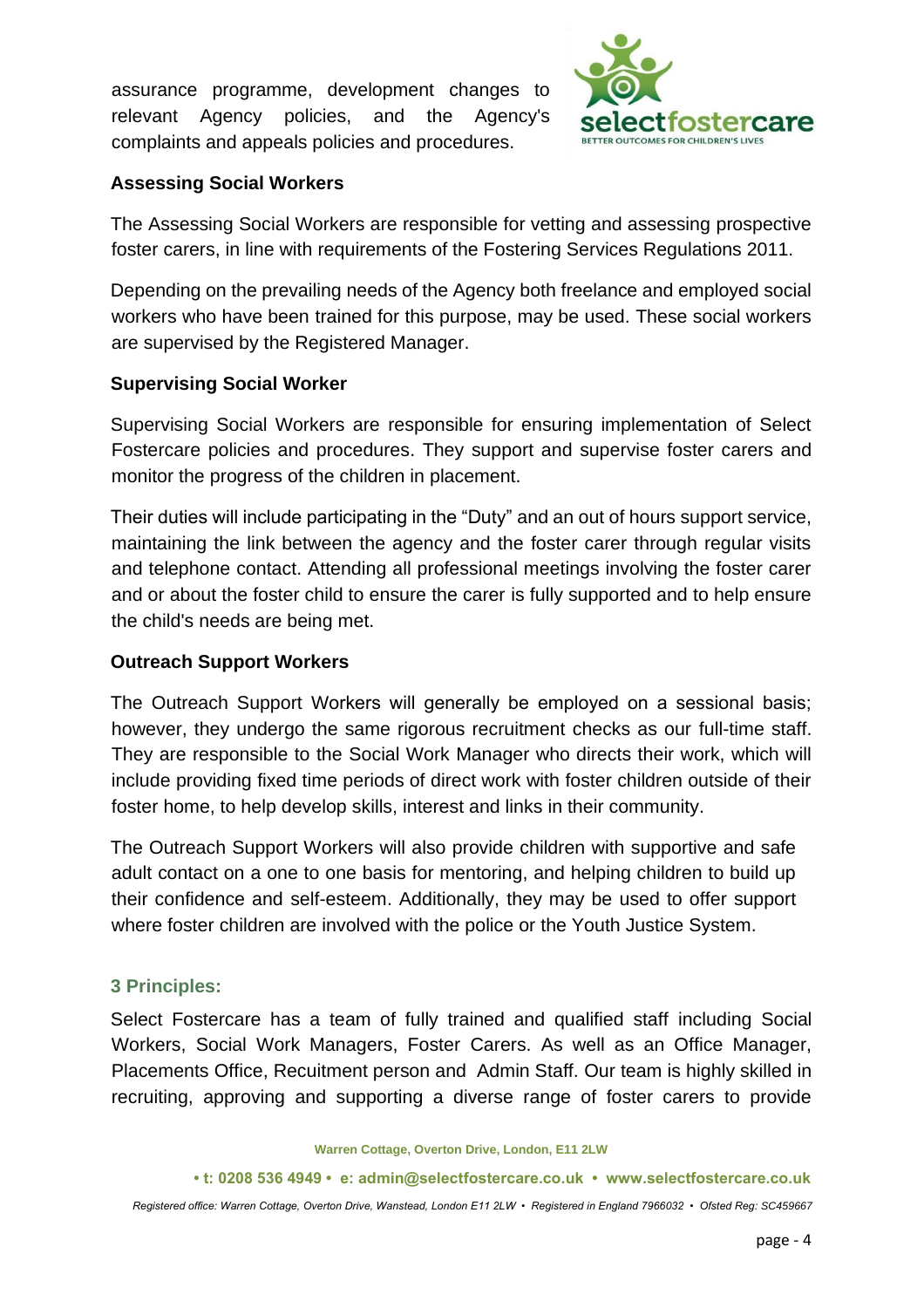placements that match the individual needs of each child or young person placed with us.



There is an on-call duty system in place, which

includes out of hours support, to respond to the needs of children in placement, foster carers, Local Authority social workers and Placement Teams.

We are committed to providing and developing services that address and exceed government targets for outcomes for children. These high standards will be achieved through our organisational processes and the delivery of quality services for looked after children, our foster carers, commissioning local authorities and our staff.

Our ethos is respect and the celebration of diversity, promoting and ensuring equal opportunities in all the agency's operations, all of which are pre-requisites for a framework that can safeguard the welfare of children and help them to achieve and thrive.

#### **4 The Aims of Select Fostercare**

- To promote and safeguard the welfare of children who are "looked after" to ensure they have positive experiences of childhood and are able to move successfully towards their independence.
- To provide clear procedural guidelines for all our staff and carers which define the Agency's standards and expectations.
- To, at all times, listen to children and young people and take their views and wishes into consideration.
- To provide a diverse range of high quality foster care placements to match the needs of individual children aged 0 - 18 years who, for various reasons, cannot stay with their own family.
- To recruit, train and assess foster carers from diverse backgrounds, who share our vision that the "looked after" child must have the same opportunity to live in a loving family with equal life chances to develop and thrive as any other children.
- To support carers by providing care packages and supervision that help to ensure children are able to maximise their use of education, support, and leisure opportunities available to them.
- To facilitate and support contact for "looked after" children with parents, other family members and significant others where appropriate.

**Warren Cottage, Overton Drive, London, E11 2LW** 

**• t: 0208 536 4949 • e: admin@selectfostercare.co.uk • www.selectfostercare.co.uk**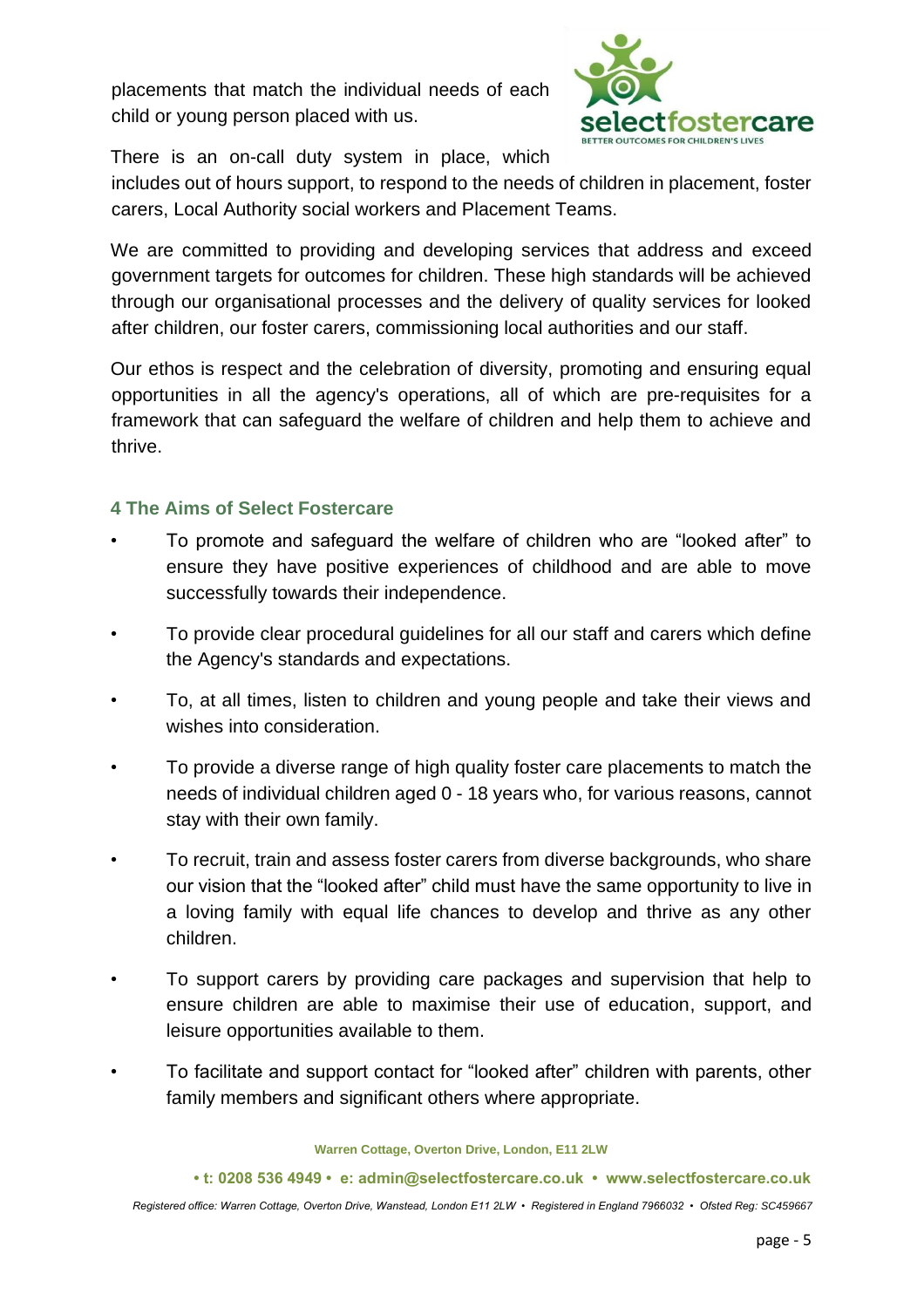• To work with the foster child and their Local Authority to facilitate rehabilitation back to their family wherever this is possible.



• To work in partnership with other agencies in an open and transparent way, promoting diversity and equal opportunities in all our activities, to deliver high quality services that can help to achieve the best outcomes for children.

Honesty, integrity, fairness and equality form the foundations that underpin our efforts to achieve these aims.

# **5 The Objective of Select Fostercare:**

- To ensure the welfare needs of "looked after" children remain paramount when they are matched with carers, with particular attention paid to the child's culture, religion and ethnicity. Decisions to place a child with a particular carer must incorporate the above as well as clear plans to safeguard and promote the child's well-being.
- To enable and ensure that "looked after" children's physical, emotional, and health needs are met to promote positive, rewarding experiences of childhood.
- To provide children and their foster carer with full time support 24 hours a day, 365 days a year, from an allocated Select Fostercare Supervising Social Worker and our out of hours duty team. Additionally, planned support is available from our outreach workers for task centred work.
- To provide foster carers with a continual programme of training and access to higher training courses such as the Level 3 Diploma in childcare to develop their skills and understanding of the particular needs of "looked after" children.

This training programme will enhance the quality of care provided by the foster family, and the foster carer's contribution to our "Team around the Child" approach to planning, delivery and reviewing processes, which we will put in place for each child.

• To provide Local Authorities with a high quality service that exceeds the National Minimum Standards and improves the outcomes for "looked after" children. A service, we are sure, that will justify the term "Invest today and save tomorrow" that also offers good value.

Children who are "looked after" come from a diverse range of family backgrounds with specific care needs. These may change over time but the

**Warren Cottage, Overton Drive, London, E11 2LW** 

**• t: 0208 536 4949 • e: admin@selectfostercare.co.uk • www.selectfostercare.co.uk**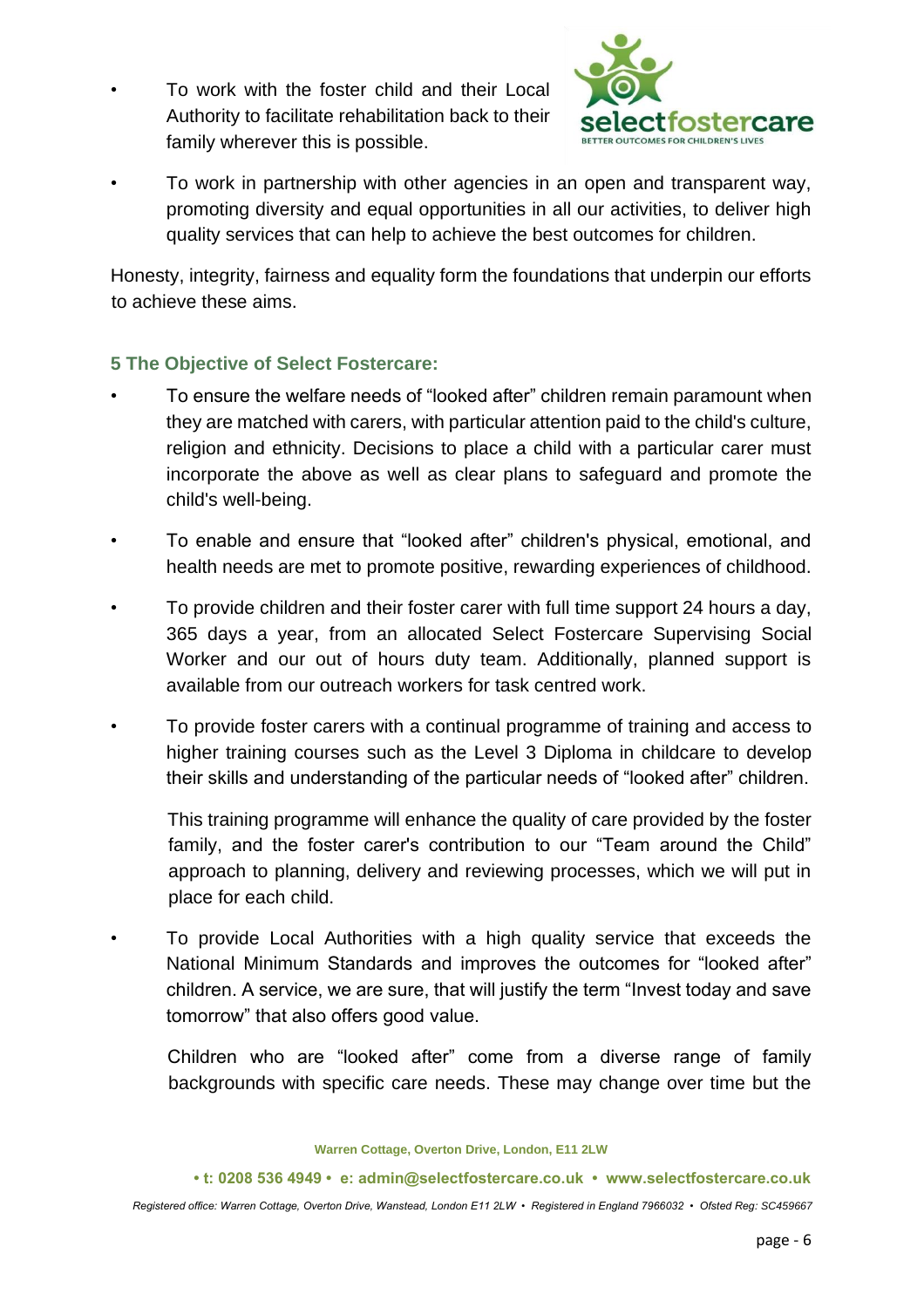child's welfare must remain paramount in all provisions of care services for them.



# **6 Services provided to address the 5 Outcomes for children**

## **6.1 Physical and mental health and emotional well being**

All foster children must be registered with a GP and dentist. They should have periodic health assessments as appropriate and have health, dental and ophthalmic issues addressed without delay.

Foster carers should maintain a healthy lifestyle for themselves that foster children can model, including their physical, emotional, and social well-being.

All foster carers undertake training on health and healthy living including sexual health, first aid and substance misuse, and can access a wide range of health support and advice services through Select Fostercare Services.

Some of our foster carers will be specially trained to support the medical and health care needs of children with disabilities.

## **6.2 Protection from harm and neglect**

The Agency has a comprehensive in-house child protection policy and procedures for safeguarding children, which is in line with the guidance approved by the Local Safeguarding Children Board (LSCB).

Our foster carers, adult members of their household and our staff, regardless of their post, undergo full background checks including Disclosure and Barring Service (DBS).

Foster carers are assessed and trained on safe care policies and receive regular supervision and support from their named Supervising Social Worker.

Foster children are given information on what they should and should not expect in the way they are cared for, which includes information on raising concerns and making complaints about any aspect of their care. We will ensure they can access independent advocates, their Local Children's Rights Officer, and Children's Champion at Select Fostercare. Carers are given comprehensive information on the law, and the Agency's expectations around permissible forms of sanctions.

## **CORPORAL PUNISHMENT IS NEVER ACCEPTABLE**

#### **6.3 Education, training and recreation**

All foster children will receive the fullest support and assistance to attend school or alternative provision, including, where appropriate home tuition.

**Warren Cottage, Overton Drive, London, E11 2LW** 

**• t: 0208 536 4949 • e: admin@selectfostercare.co.uk • www.selectfostercare.co.uk**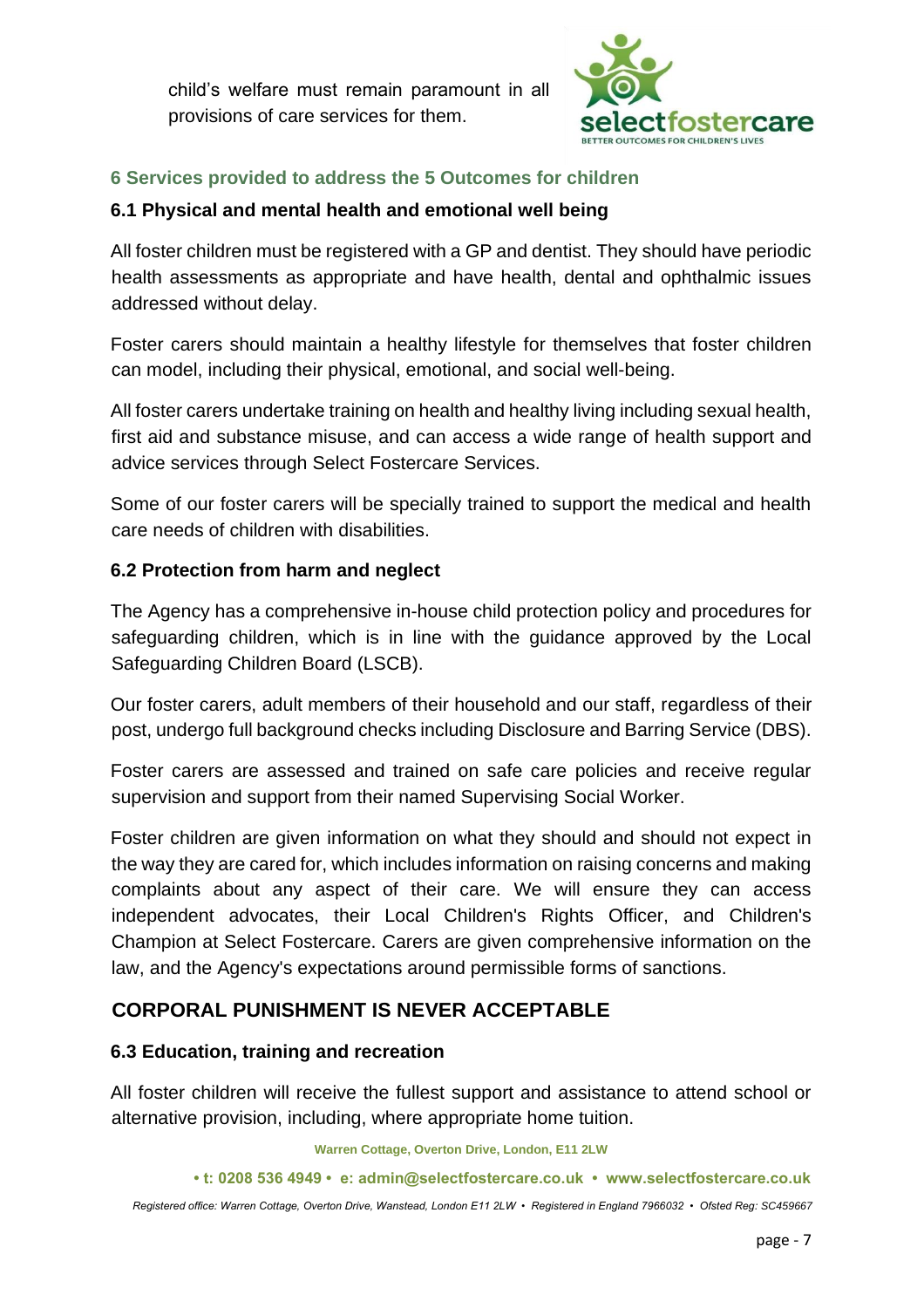Every looked after child in foster care must have a Personal Education Plan (PEP) and for older teenagers a Leaving Care Pathway Plan, which shall be supported by our Agency and foster carers to help



children and young people maximise the learning opportunities they are entitled to.

Select Fostercare Services and our carers will work in partnership with local authorities and Personal Advisers for older young people to identify and secure work experience placements and training opportunities for foster children leaving school or college.

We will ensure that every foster child has access to a personal computer, broadband access and IT support with software that meets their educational and development needs. Foster Carers and foster children, where necessary, will be given information and training on the safe use of computers and, in particular, the internet and mobile phones.

The Agency and its carers will ensure foster children have access and practical support to engage in extra-curricular activities including sports and leisure. Our approach will be flexible and dynamic to ensure children can safely experiment and take age appropriate risks in exploring their likes and dislikes, which we feel will best acknowledge their individuality and promote their exercise of choice.

We will be flexible in responding to requests from carers to fund appropriate activities that fall outside those provided by the school or provided for in the foster carer's allowance.

#### **6.4 The contribution made by them to society**

It is important that foster children are encouraged and supported to develop and reach their full potential and that achievements are acknowledged and rewarded, on an on-going basis.

All foster children, subject to age and understanding will have access to our Children's Council which is in the process of being established and will be facilitated by the Children's Champion to ensure their ideas, concerns and suggestions are recorded and taken into account.

This group will meet at least twice a year and feed their views into our quality assurance and annual review programme.

Our annual events will in the future include an award ceremony for all our foster children, carers and Social Workers, to acknowledge and reward efforts and achievements of our foster children. Our commitment also includes ensuring that children and young people feel important and included in the Agency's operations.

**Warren Cottage, Overton Drive, London, E11 2LW** 

**<sup>•</sup> t: 0208 536 4949 • e: admin@selectfostercare.co.uk • www.selectfostercare.co.uk**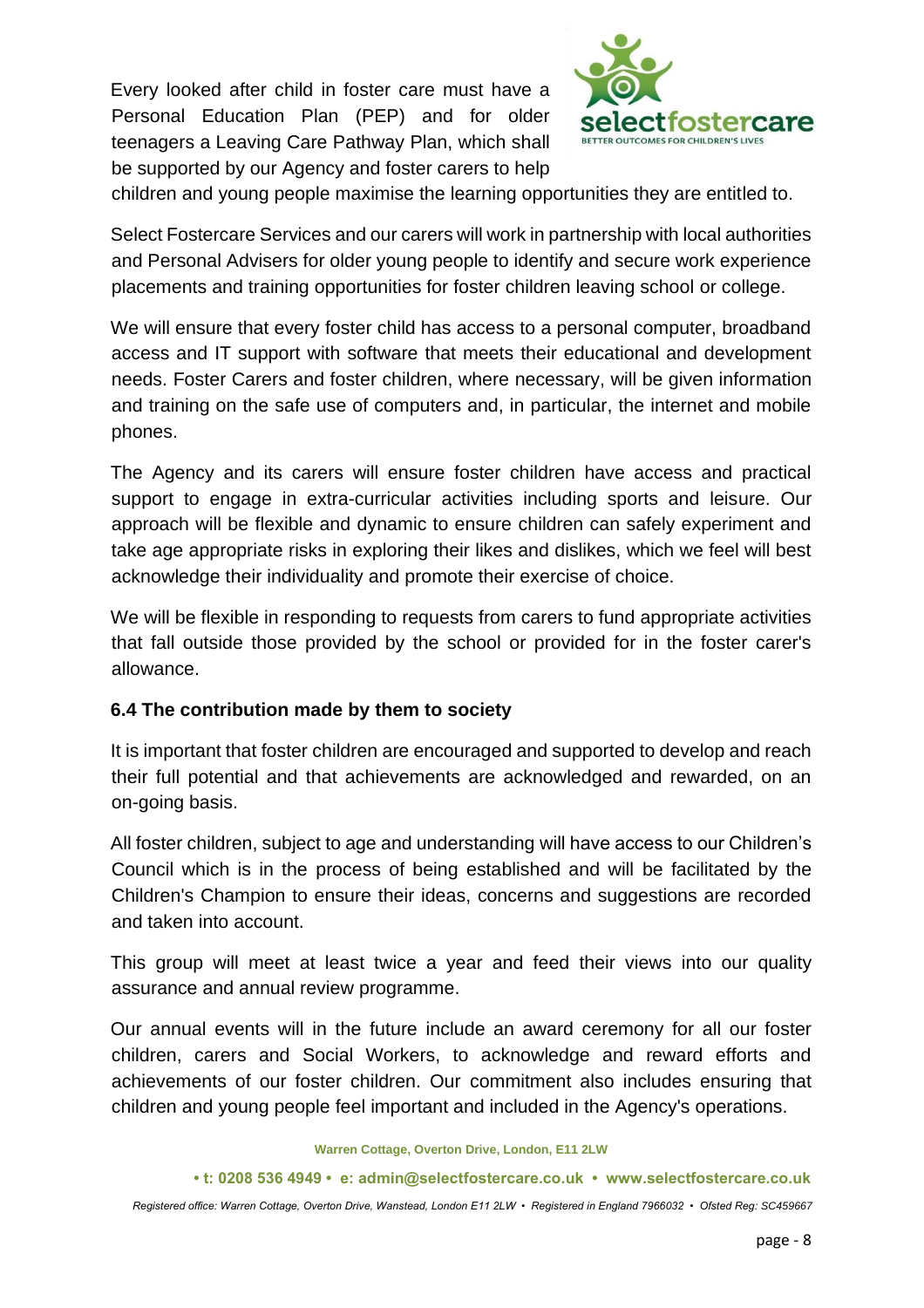#### **6.5 Social and Economic Well-being**

Education and training play an important part in the ability of children to aspire to their full potential,



however, they will also need practical as well as emotional support and encouragement.

All our foster children will receive weekly pocket money with older children when possible have a savings account opened for them, into which they will be encouraged to save on a weekly basis. Additionally, the agency saves £10 a week per child on behalf of each foster child.

We expect our carers to participate in plans for all our foster children leaving foster care and provide practical assistance and support to ensure this move into early adulthood is as rewarding as possible.

## **7 Safeguarding:**

All foster children must be protected from harm both in and out of the foster home. The recruitment, assessment and approval of carers are a key aspect of our safeguarding practices, as well as the careful matching of foster child/young person to foster carer. It is also vital that carers and our staff receive high quality standards of supervision, and access to a comprehensive range of training and support services including child protection, behaviour management and safe caring.

The Agency will work with Local Authorities and other agencies to secure and safeguard foster children. Our policies are in in line with good practice requirements and the safeguarding protocols of the Local Safeguard Children Board.

Additionally, we have the following policies in place to protect children in our care which provide guidelines for foster carers and our staff.

- Non permissible forms of sanctions
- Safe care policy
- Behaviour management
- Complaints and representation
- **Babysitting**
- Internet/Social Networking
- Children Missing from care
- Child protection

**Warren Cottage, Overton Drive, London, E11 2LW** 

**• t: 0208 536 4949 • e: admin@selectfostercare.co.uk • www.selectfostercare.co.uk**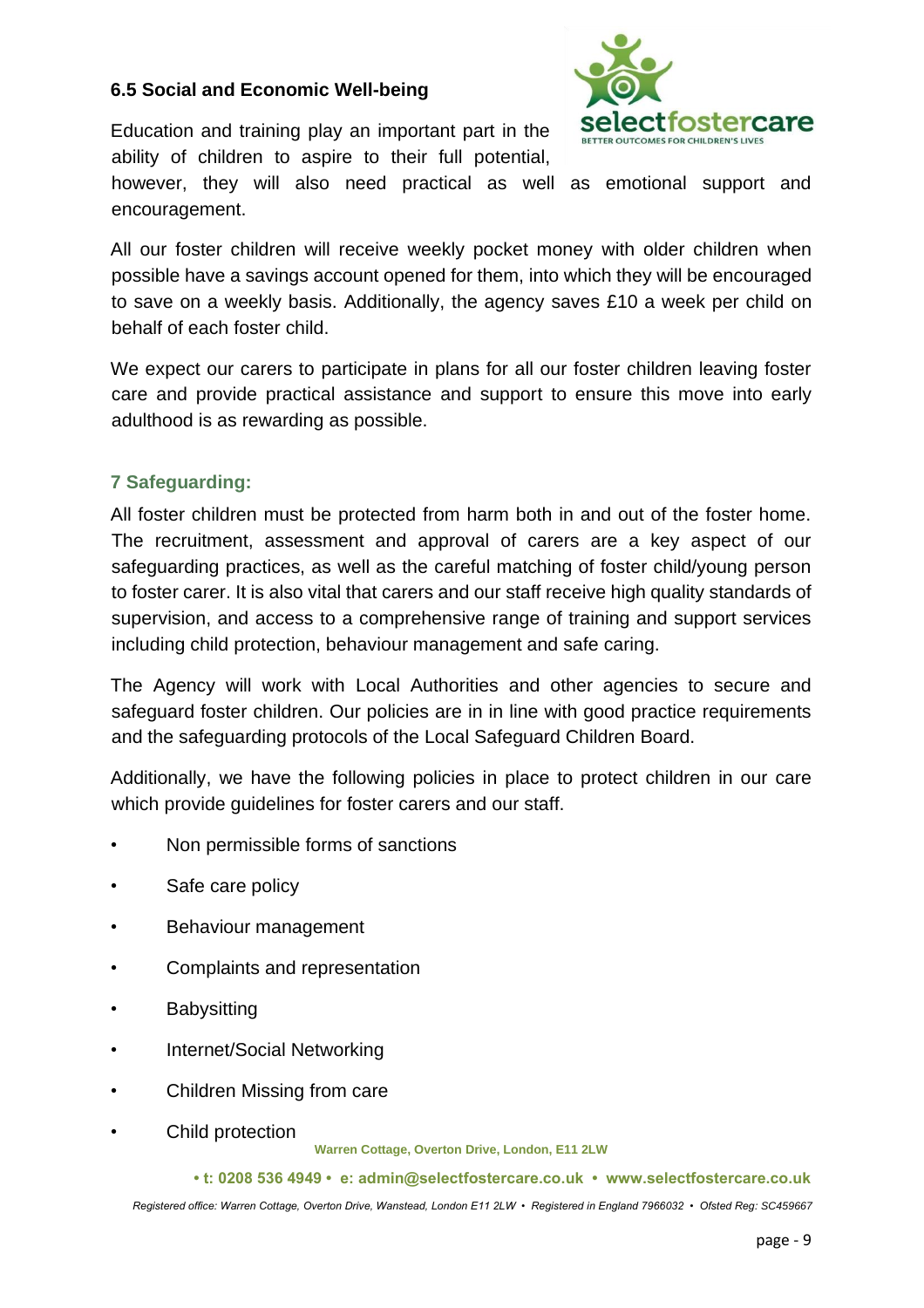- Managing allegations
- Anti-bullying policy



• Health and Safety

## **8 Behaviour Management:**

At Select Fostercare we believe children and young people who grow up in a safe nurturing environment and experience positive forms of parental control will go on to develop their own good internal control mechanisms and strategies, resulting in behaviour that promotes positive responses to and from others.

The control strategies that foster carers utilise must be based on consistent positive reinforcement which encourages good behaviour and compliance with rules.

All our foster carers will receive training in this area and in conflict management and resolution.

Foster carers cannot use any form of corporal punishment, or treat the foster child in any way that is demeaning or disrespectful in terms of their religion, culture, race, sexuality, gender, or otherwise.

# **9 Promoting Contact:**

Every foster child's placement agreement and care plan must address and make plans for the child, where appropriate, to maintain contact with family members and other important individuals in the child's network of friends, whilst living with the foster carer. Contact with family will not usually take place in the foster home.

Select Fostercare and our carer's are committed to actively support, promote and facilitate the safe contact between our foster children and their networks of family and friends, as agreed in their Looked After Children's Plans (LAC)

This will include facilitating supervised contact where requested by the Local Authority, which if organised away from the foster home, will be supervised by a trained Support Worker, who will provide the Local Authority, the Agency and carers with a feedback report post contact.

## **10 Types of Placement:**

## **10.1 Unplanned Emergency.**

Select Fostercare can provide unplanned emergency placements at short notice, day or night, for a few nights or even longer. Where required we can carry out assessments

**Warren Cottage, Overton Drive, London, E11 2LW** 

```
• t: 0208 536 4949 • e: admin@selectfostercare.co.uk • www.selectfostercare.co.uk
```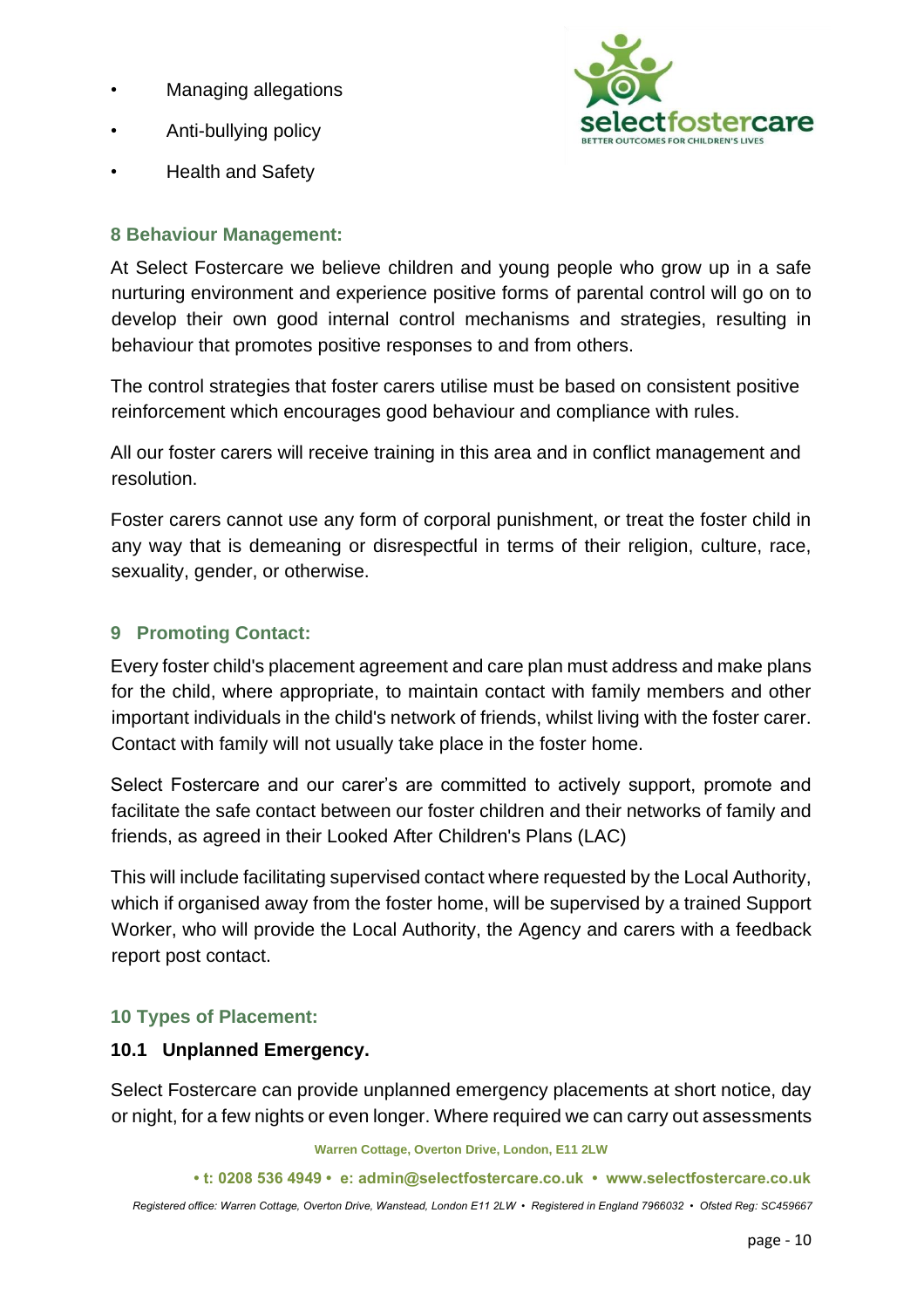to assist Local Authorities in planning for the medium to long term care of "looked after" children. These assessment reports are particularly useful where the child or young person is not previously known to the Local Authority prior to becoming "looked after".



## **10.2 Long term placements.**

Where returning to the family and the possibility of adoption are not options, we will provide placements leading right up to independence, including after care support and assistance.

## **10.3 Intensive Supported Placements.**

At Select Fostercare we will develop placements with specialised foster carers who together with our team of social workers and outreach support workers, can respond to children aged 5 to 18 years of age, with a time limited intensive programme of care and support. The aim is to assist these children in gaining a greater understanding of their circumstances and make informed choices in their lives relative to their age and understanding.

These children are often presenting with challenging behaviours, including refusing to go to school possibly permanently excluded. They can be withdrawn and even aggressive, often with a range of complex needs.

By using good adult to children "befriending" techniques and maintaining clear boundaries with full respect for children's rights and their welfare, our team can provide high quality care and control for these children.

## **10.4 Solo Placements.**

We will offer these placements for children and young people who have very complex needs and cannot be placed in foster household with other children. These placements will generally require increased supervision and support services for both carer and foster child.

## **10.5 Sibling Groups.**

Select Fostercare understands the importance and the needs of "looked after" sibling groups to remain together in a foster family wherever possible. We have identified and trained foster carers who have the facilities, knowledge, patience and energy to support and care for sibling groups, where their need to express and develop themselves as individuals is promoted as well as the emotional support they can receive from kinship.

**Warren Cottage, Overton Drive, London, E11 2LW** 

**• t: 0208 536 4949 • e: admin@selectfostercare.co.uk • www.selectfostercare.co.uk**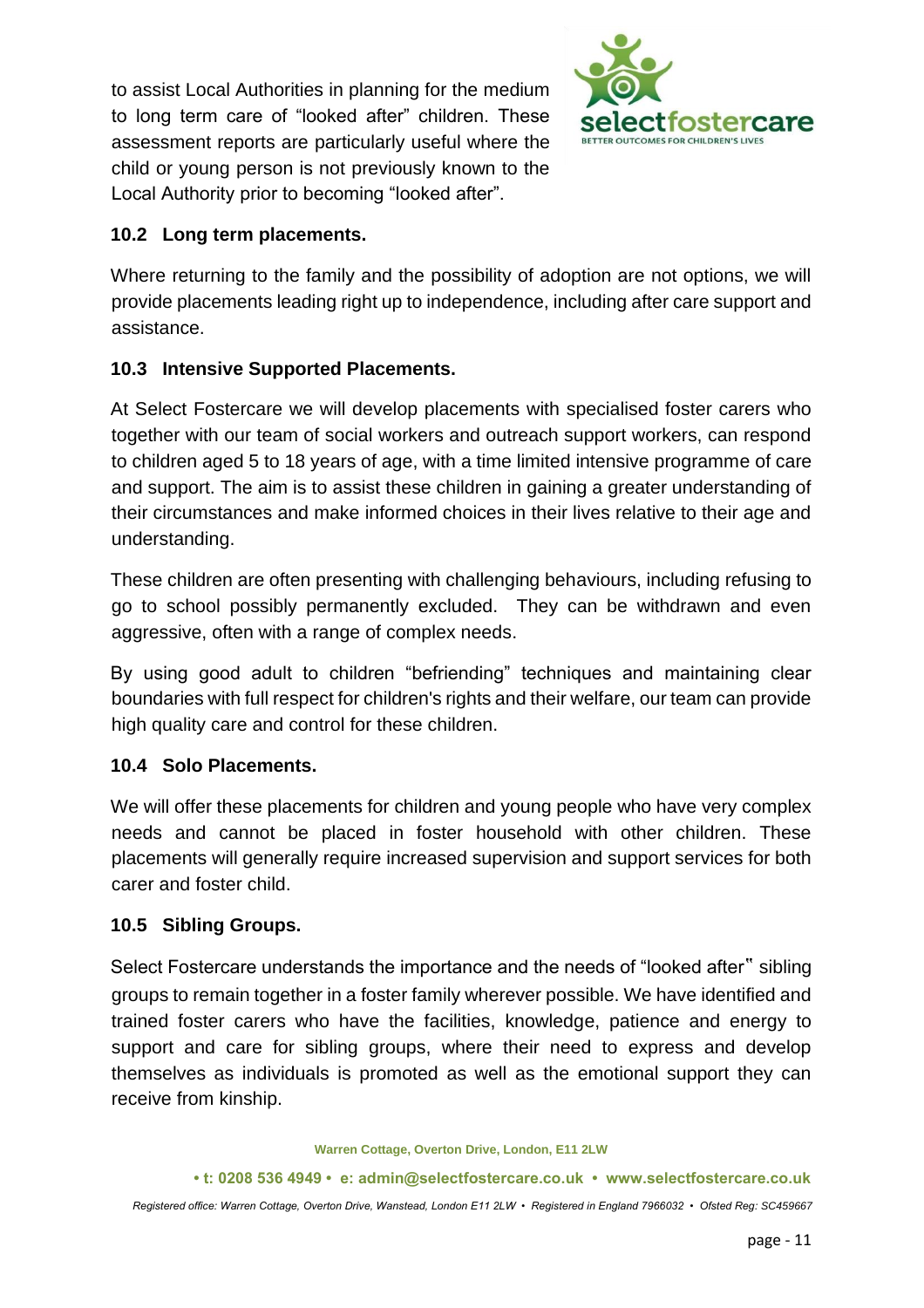#### **10.6 Parent and Child Placements/Assessment.**



This is a highly complex area of foster care where the welfare needs of the young parent and baby must be

addressed individually as well as collectively. There are often many stakeholders with specific professional interests. Select Fostercare have recruited and trained motivated carers who have the energy and skills to care and support young parents needing guidance and practical training, to care for their baby appropriately. Parents will also have their own care needs and developmental needs which must not be overlooked.

## **10.7 Respite placements.**

This provision allows respite for both our own in house foster parents and the needs of Local Authorities. These placements are generally offered from a few days and up to a month.

# **10.8 Placements for children from diverse backgrounds.**

Select Fostercare recognises that foster children from black and other ethnic backgrounds as a group, are varied and have specific needs, both as individuals and in terms of their cultural beliefs and practices. Addressing these needs requires our attention to careful planning when matching and supporting placements, not just in terms of their diet, hair and skincare but also in preparing for the discriminatory ways they can be treated in society.

These children often have limited opportunities to experience positive role models outside of their family, schools and localities. Shortfalls in these experiences and the issues of Separation and possible loss of their birth family, coupled with discriminatory responses and failures to value and respect their contributions, will marginalise and hinder their ability to thrive and achieve.

All our foster carers and social wor

kers will receive training and support around diversity issues for these children, which will aid planning and supporting foster children to appreciate their cultural heritage and to face racism and discrimination.

## **10.9 Unaccompanied (UAM) Placements.**

These children arrive from all corners of the globe where there are violent conflicts and wars. Often, they have lost parents and loved ones. With little or no English language, they can experience feelings of isolation, frustration and severe emotional trauma. Our experienced social workers and foster carers will access services and

**Warren Cottage, Overton Drive, London, E11 2LW** 

**• t: 0208 536 4949 • e: admin@selectfostercare.co.uk • www.selectfostercare.co.uk**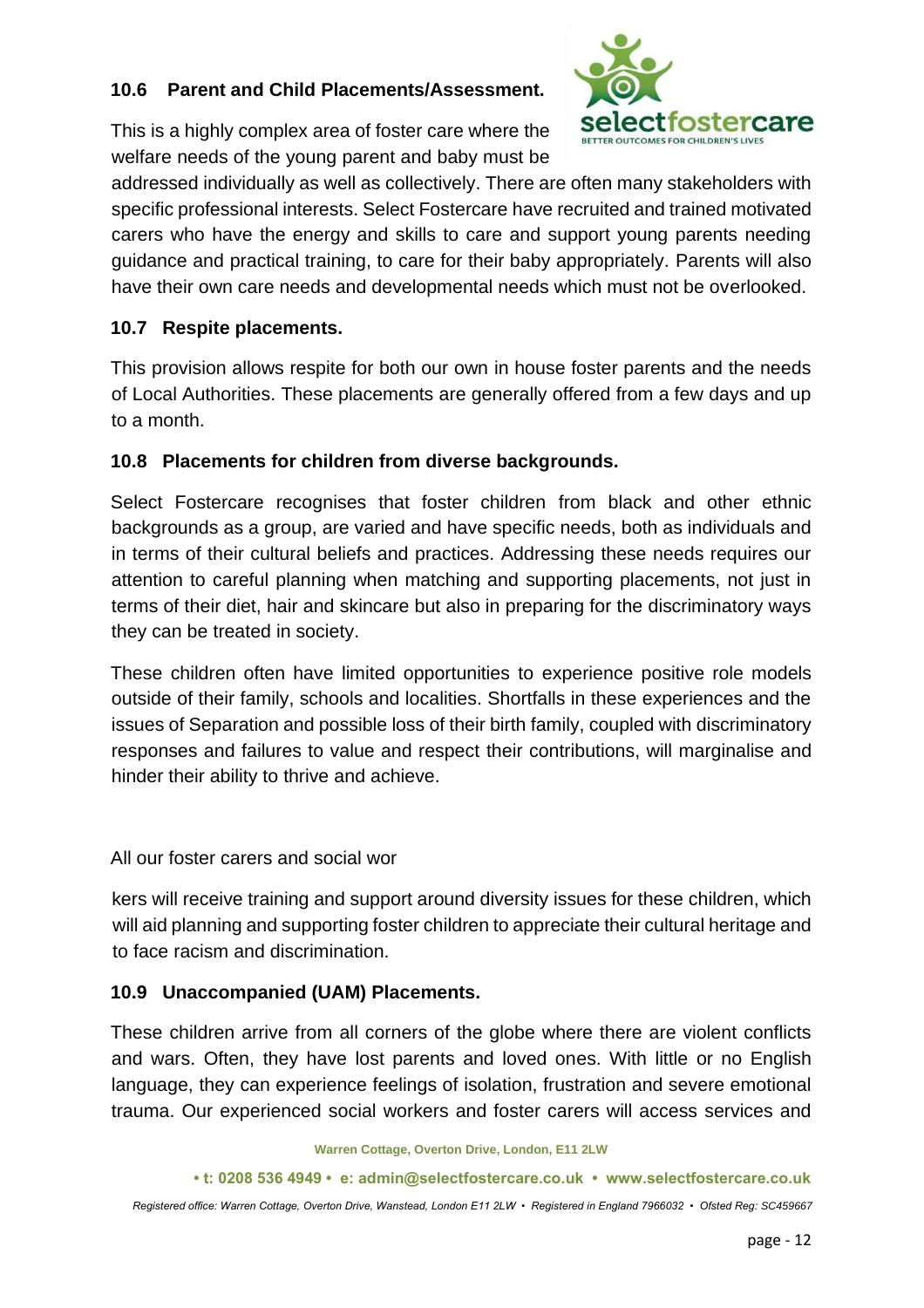information for these children and provide advocacy and support in the community and good quality care in the foster home.



## **10.10 Remand Placements.**

There are some children who become "looked after" as part of Remand conditions imposed by the youth court. They will require intensive support and care to help them keep to the conditions of their remand, including attending their educational establishment and making appropriate use of their leisure time. Here, our planned "Team around the Child" approach comes into its own, to address the specific care and control needs of the child in respect of their Remand conditions and separation from their family.

This will often include daily one to one contact with one of our outreach support workers, who will work in partnership with the foster parent/s and the Supervising Social Worker to monitor and supervise the young person, ensuring they have appropriate support and assistance to satisfy their Remand conditions. A Remand foster care placement report will be made available at the end of the placement.

The underpinning ethos of Select Fostercare Service is to develop individual tailored packages of care that provide for the specific needs of each' looked after' child or young person, that can promote positive experiences of childhood and good outcomes for the future.

## **10.11 Post youth Custody Placements.**

As with our planned Intensive foster care programme, care for these young people will require an intensive time period ( up to 6 months depending on the period of incarceration) to support the young person to resettle into the community and develop appropriate use of their time including educational training or return to school and the use of their leisure time. Positive re-engagement in their community will promote and assist them achieving success in their lives and reduce recidivism.

## **10.12 Children with Disabilities.**

Select Fostercare aim is to recruit and maintain a pool of carers with specialist skills, knowledge and experience, who can work in partnership with other professionals providing services that address the specific care and health needs of these children including long term, short term and emergency placements.

**Warren Cottage, Overton Drive, London, E11 2LW** 

**• t: 0208 536 4949 • e: admin@selectfostercare.co.uk • www.selectfostercare.co.uk**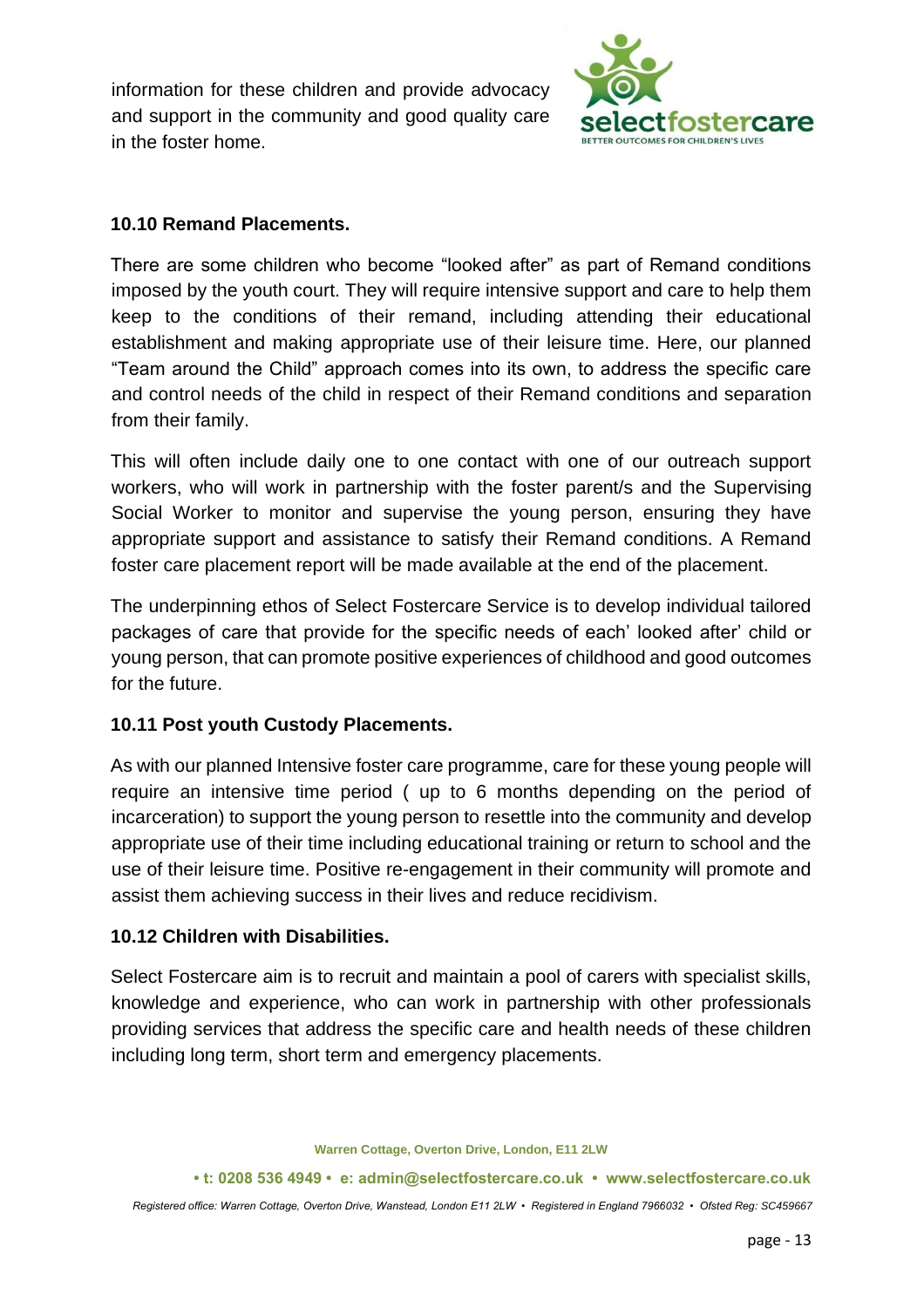# **10.13 Young People over 18yrs in placement. (Staying Put Arrangements)**



Select Fostercare Services will support and assist

foster carers to help young people over 18yrs of age to "stay put" in their placement, where this is desired, to further promote and secure positive outcomes for their future, including:

- Remaining in education, employment or training
- Maintaining their secure base, and nurturing relationships with foster parents, and other significant figures
- Helping to ensure that the transition into adulthood is gradual and supported by the foster family
- Supporting post 18 year olds to access and maintain contact with their Personal Advisers and other support services, to ensure their needs are responded to in a timely manner

# **11 Operational Pledge:**

Children's welfare, safety, emotional and educational needs remain paramount throughout our care provision and decision making processes. All "looked after" children and young people must be encouraged and empowered to participate in these processes.

Select Fostercare Services is a limited company, registered (No: 7966032) in England and Wales under the Companies Act 2006. We provide Foster care and support services for children and young people who are "looked after" by Local Authorities. We are registered under The Care Standards Act 2000 and regulated by Ofsted

The legal framework that regulates and inspects Select Fostercare includes:

- The Children Act 1989/2004
- The Fostering Services (England) Regulations 2011
- The Care Planning, Placement and Case Review (England) Regulations 2010
- The National Minimum Standards for Fostering Services (NMS) 2011
- Children (Leaving Care) Act 2000. Including Regulations and Guidance

This Operational Pledge provides a framework for monitoring and evaluating our services, to ensure we achieve and maintain good practices that exceed the minimum standard required under the regulations.

**Warren Cottage, Overton Drive, London, E11 2LW** 

**• t: 0208 536 4949 • e: admin@selectfostercare.co.uk • www.selectfostercare.co.uk**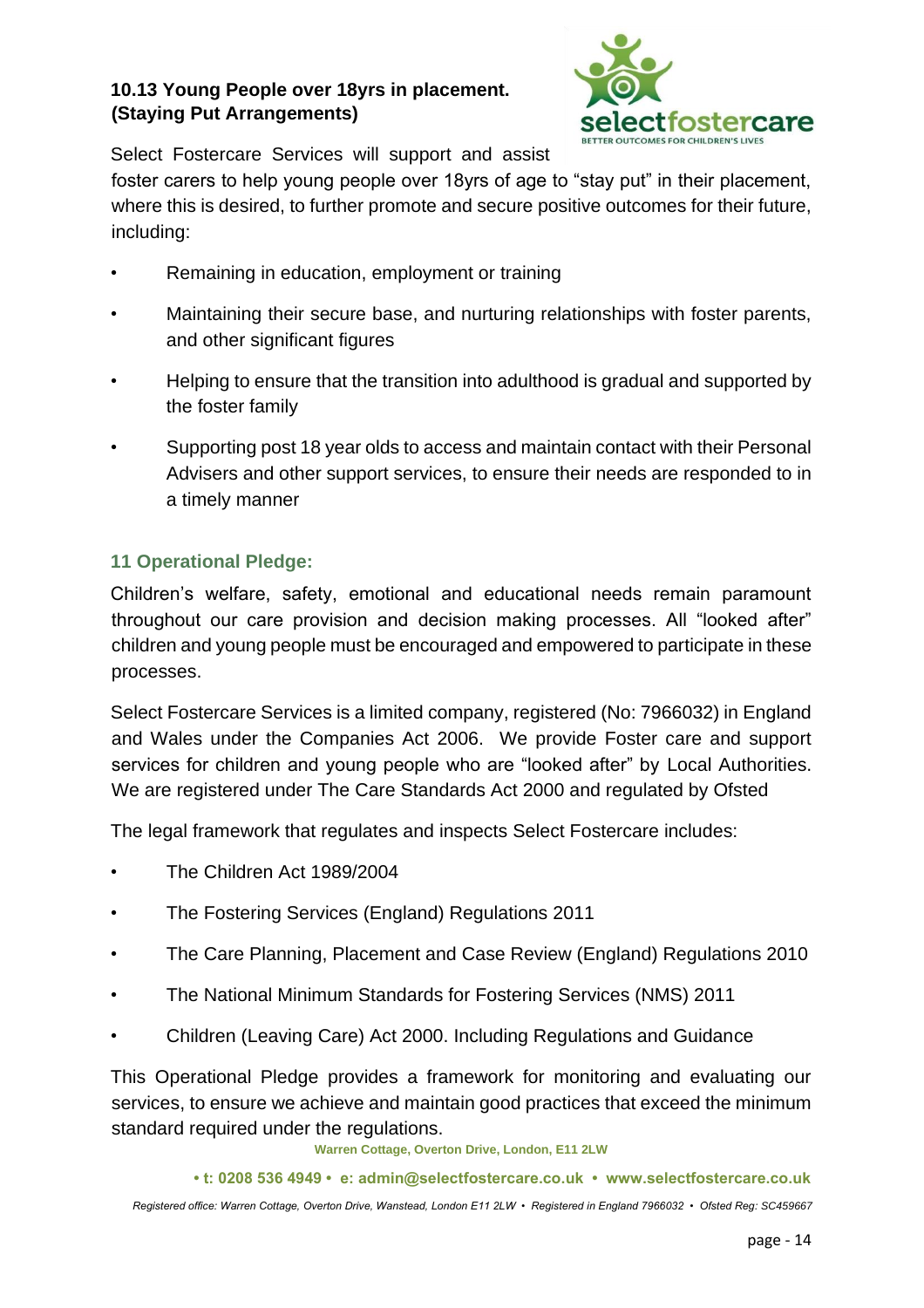Select Fostercare will comply with all foster care service regulations and associated National Minimum Standards requirements.



## **12 Equal Opportunities:**

Children, young people and adults alike all have rights to Equal Opportunities in their endeavours and life chances, regardless of their culture, ethnicity, gender, sexuality, religion or disability.

At Select Fostercare we are well aware of the debilitating and destructive effects of prejudice and discrimination on the lives of children and adults alike; who can be treated negatively due to their ethnicity, culture, gender, disability, sexuality or religion. This is particularly true for children who are also "looked after", often attracting stigma and low expectations of their ability to achieve and become good citizens.

Select Fostercare will not tolerate any form of discrimination either in our organisation or externally. We will work tirelessly to promote and celebrate difference, in the belief that the responsibilities we place on children and young people who are "looked after" must be balanced by valuing their rights as individuals to experience opportunities and life chances equal to other children in society.

Our policies include supporting young people with encouragement, advice and practical assistance to practice their religious beliefs and customs and to be proud of their heritage.

Foster carers will have access to literature both for themselves and the foster child's use, to develop their knowledge and understanding of the values and beliefs of different cultures and faiths. Our aim is that all our foster children will grow up feeling respected and valued regardless of their age, gender, sexuality, ethnicity, disability or religion. This, we believe will also promote their appreciation and celebration of the diversity of "difference" in the makeup of other people in their community.

Select Fostercare management group will ensure that our policies on equal opportunities remain on the quality assurance agenda and permeate our day to day activities.

## **13 Recruitment and Assessment of Foster Carers:**

Children who are 'looked after' come to us from diverse backgrounds of culture, ethnicity, and religion. It is imperative that we recruit foster carers that reflect these diversities. Select Fostercare welcomes enquiries and applications from adults who

**Warren Cottage, Overton Drive, London, E11 2LW** 

**• t: 0208 536 4949 • e: admin@selectfostercare.co.uk • www.selectfostercare.co.uk**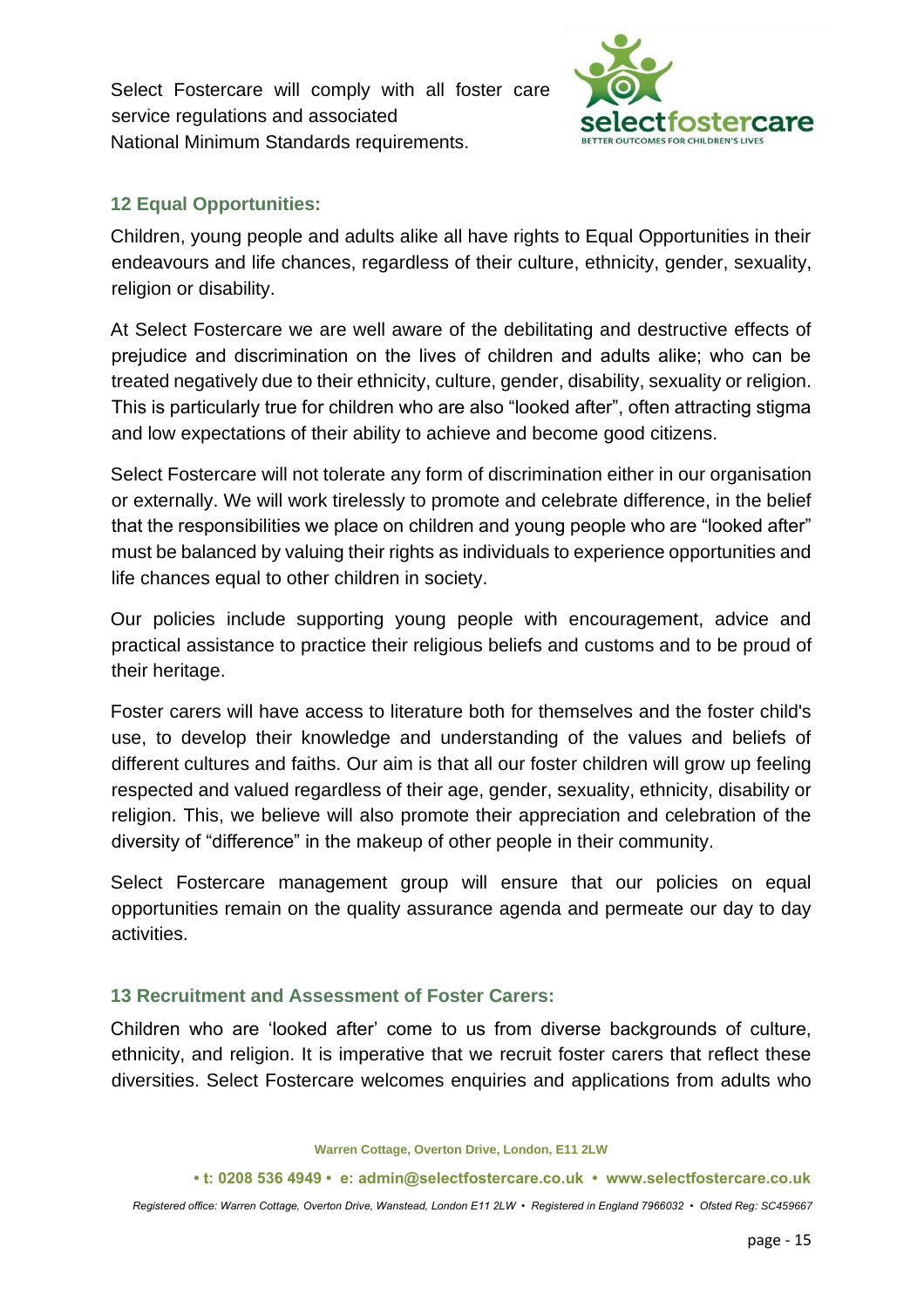reside in in England, regardless of their race, gender, sexuality, marital status, disability or religion.



## **Recruitment**

Prospective foster carers will be recruited using a variety of methods including advertising in the local press, through our website, word of mouth, and referrals and recommendations from existing foster carers or staff.

In line with our diversity and equal opportunities policies, we aim to recruit applicants from diverse backgrounds, to ensure we have a mix of carers who are able to meet the needs of the diverse range of children and young people who require a foster home.

All applications are subject to initial screening by way of a telephone interview, to help ensure that only applicants who meet the basic suitability test in terms of their availability to foster, personal circumstances and their premises to accommodate a foster child or young person, are progressed.

Following this initial screening of suitability, the Registered Manager will progress the application for a home screening visit by one of our social workers. On the successful completion of the initial screening, the Agency will start to take up references in this stage 1 of the process whilst undertaking all other requirements of stage1. Once stage 1 has been confirmed satisfactory the application can progress to stage 2 for a full assessment by an assessing social worker. This can take up to six months to complete and includes several home visits as well as meeting family members and support network/back up carers.

This process is rigorous and comprehensive to help ensure only suitable and fit applicants can progress to approval. Applicants are also expected to complete initial training which forms part of their final assessment report, which must be agreed by the Registered Manager, prior to consideration by the Fostering Panel for approval.

Decisions to approve applications for fostering are made by the Agency Decision Maker following recommendations by the Independent Fostering Panel.

Select Fostercare subscribes to the Foster Carers Charter 2011 in full and recognises the key role foster carers have in providing a loving, caring family life for 'looked after' children. Select Foster Care will deliver a high level of support and assistance to our carers, ensuring they remain at the heart of plans for the care of 'looked after' children.

## **Support and Supervision of Carers**

To facilitate this, the Agency has in place detailed policies and procedures to ensure carers receive the highest level of support and training. These include:

**Warren Cottage, Overton Drive, London, E11 2LW** 

**• t: 0208 536 4949 • e: admin@selectfostercare.co.uk • www.selectfostercare.co.uk**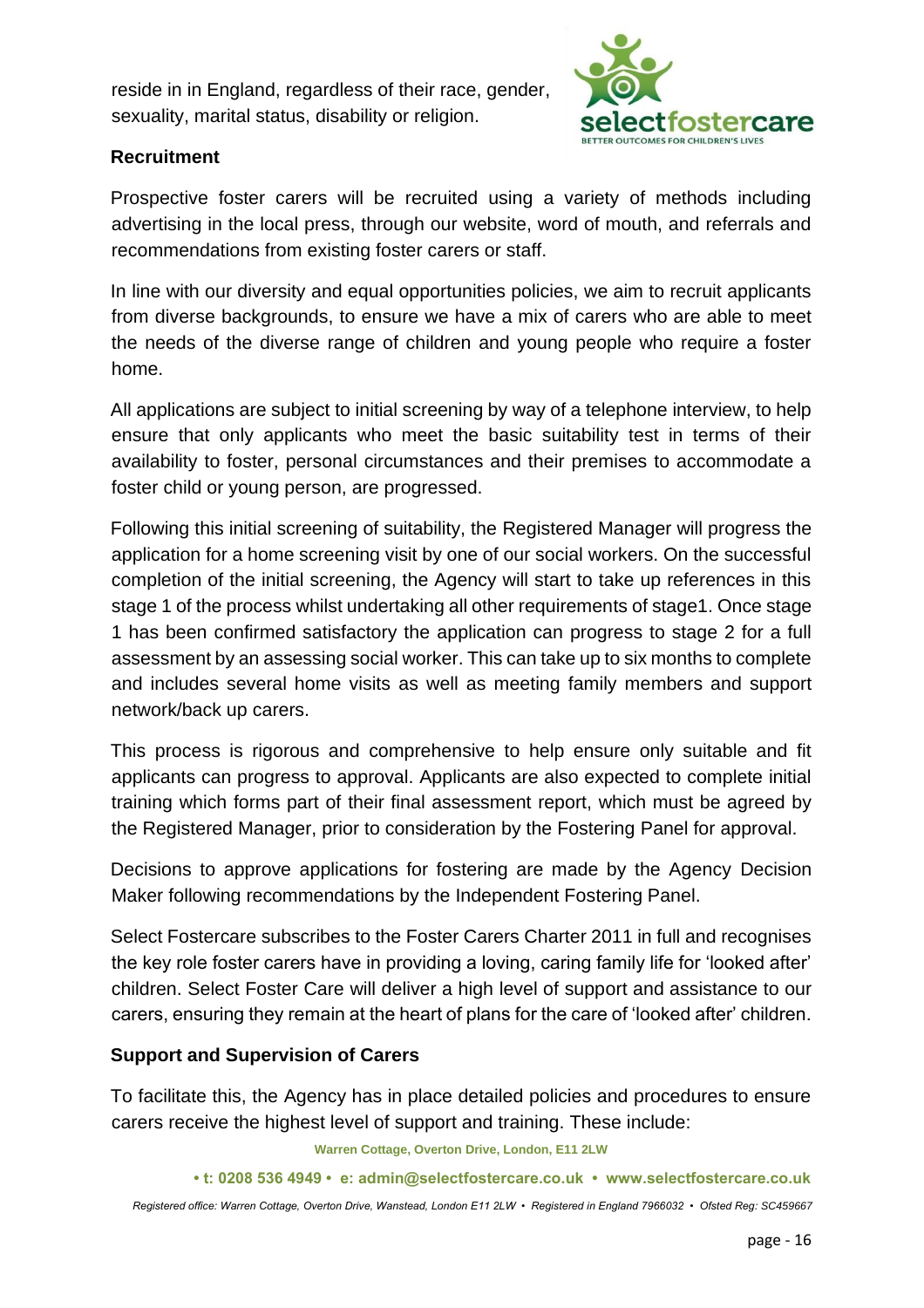• Regular monthly structured visits from a named Social Worker for support and placement monitoring



- Regular telephone contact to and from the Supervising Social Worker
- Support to help ensure the child's educational, health and social development is promoted which may include the support of an outreach Support Worker for agreed direct work with the child.
- Support from the Supervising Social Worker at professional meetings
- Provision of an "on call" duty system, 24 hours a day, 7 days a week, 365 days a year
- Up to 14 days paid holiday or respite in addition to normal allowances and financial assistance to contribute to children and young people going on holidays with their carers
- A financial support package that ensures the full financial cost of caring for the foster child is met, and recognises the skills and experiences of foster parents
- Legal advice and insurance through paid for membership of Fostering Network
- Regular programme of training to meet carers' developmental needs pre and post approval
- Support groups for carers
- Flexible approach to request for additional assistance to support carers and children in placement
- Consultation on the function and operation of the Agency
- Access to our child clinician for advice and guidance about specific child care concerns
- Organised activities for carers and foster children throughout the year
- We believe by equipping our carers with these support systems, it will enhance their knowledge and skills to respond to children's welfare needs and day to day issues that arise.
- Foster carers will have regular contact with their Supervising Social Worker in a variety of formats including attending meetings together, phone calls, supervision, support groups and training. This regularity of contact will provide

**Warren Cottage, Overton Drive, London, E11 2LW** 

**• t: 0208 536 4949 • e: admin@selectfostercare.co.uk • www.selectfostercare.co.uk**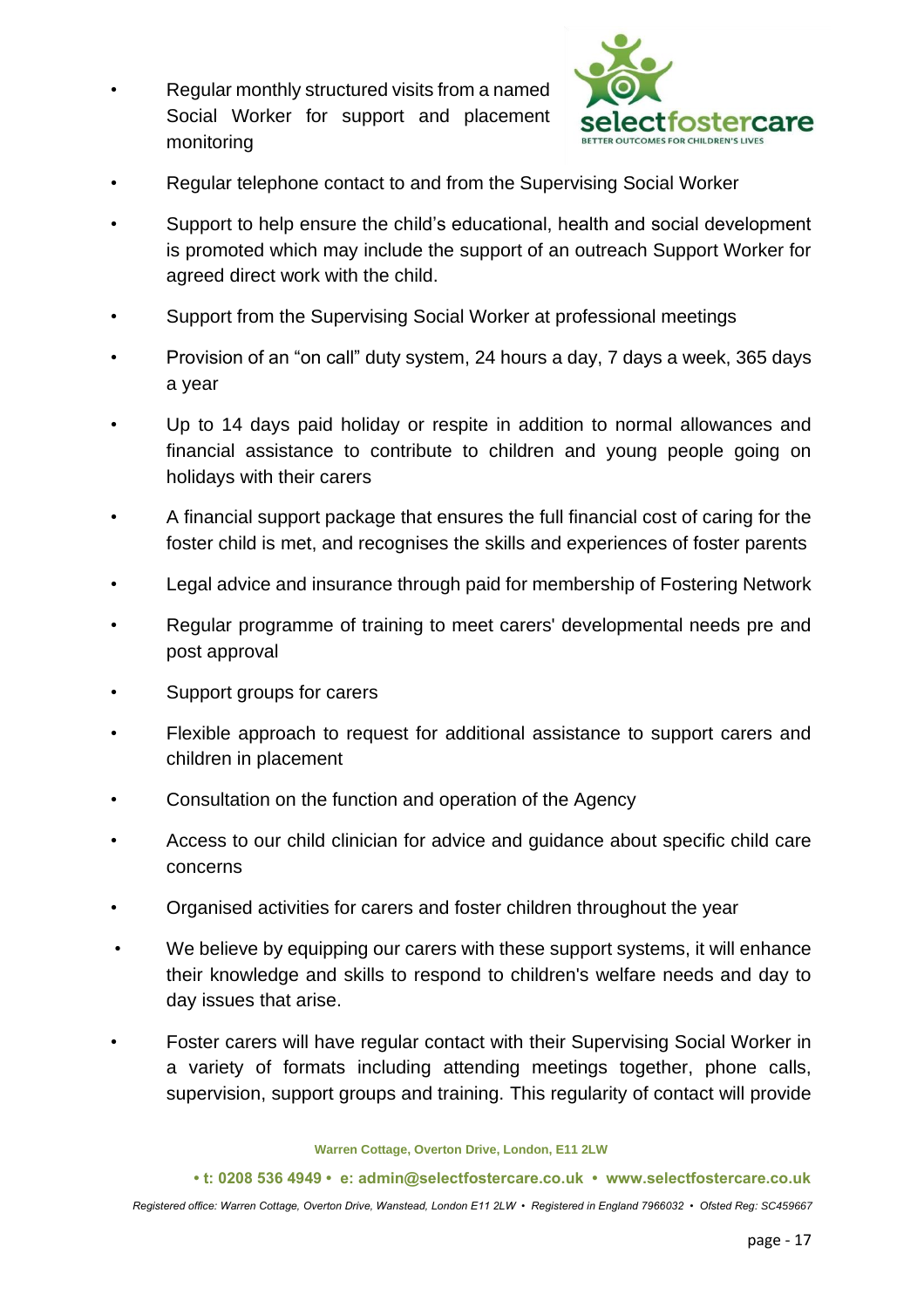the opportunity to respond, without undue delay, to events and changes in the foster child's welfare needs.



- **CORPORAL PUNISHMENT WILL NOT BE TOLERATED**. Clear guidelines on permissible forms of sanctions will be provided to every child and foster carer. Additionally, every foster carer will receive specific training and guidance on managing conflict and challenging behaviour.
- Select Fostercare will promote and support the health, developmental progress, emotional, educational and physical needs of children who are "looked after" with us.
- Together with our carers we will access all appropriate services to respond to health care needs.
- On completion of a "Looked After Children" Review (LAC Review) our Supervising Social Worker and foster carer will act on all decisions without delay.
- Placements will only be made once a successful matching process has been completed taking into account the child's diversity requirements.
- Select Fostercare and our foster carers will identify and promote contact for the child/ young person and birth family wherever possible, including facilitating contact at the foster home or other venues.
- Select Fostercare will respond promptly to all safeguarding concerns, in line with agreed protocols and in-house procedures. Confidentiality around access and storage of records concerning children, foster carers and staff shall be maintained strictly in accordance with our policy and procedures.
- Appropriate educational provisions will be supported to ensure all "looked after" children have the opportunities to maximise their life chances. Children will be encouraged to engage in appropriate social and leisure pursuits.
	- Select Fostercare will maintain a clear and comprehensive complaints and representation policy and procedures, which is made available to all "looked after" children, their parents, foster carers, Local Authority Social Workers and our staff.
- All foster carers will complete weekly logs for their foster child, which will include information on education, health (both emotional and physical), leisure, movements and events. The policy and procedures for notifying significant events shall be adhered to rigorously.

#### **Warren Cottage, Overton Drive, London, E11 2LW**

**• t: 0208 536 4949 • e: admin@selectfostercare.co.uk • www.selectfostercare.co.uk**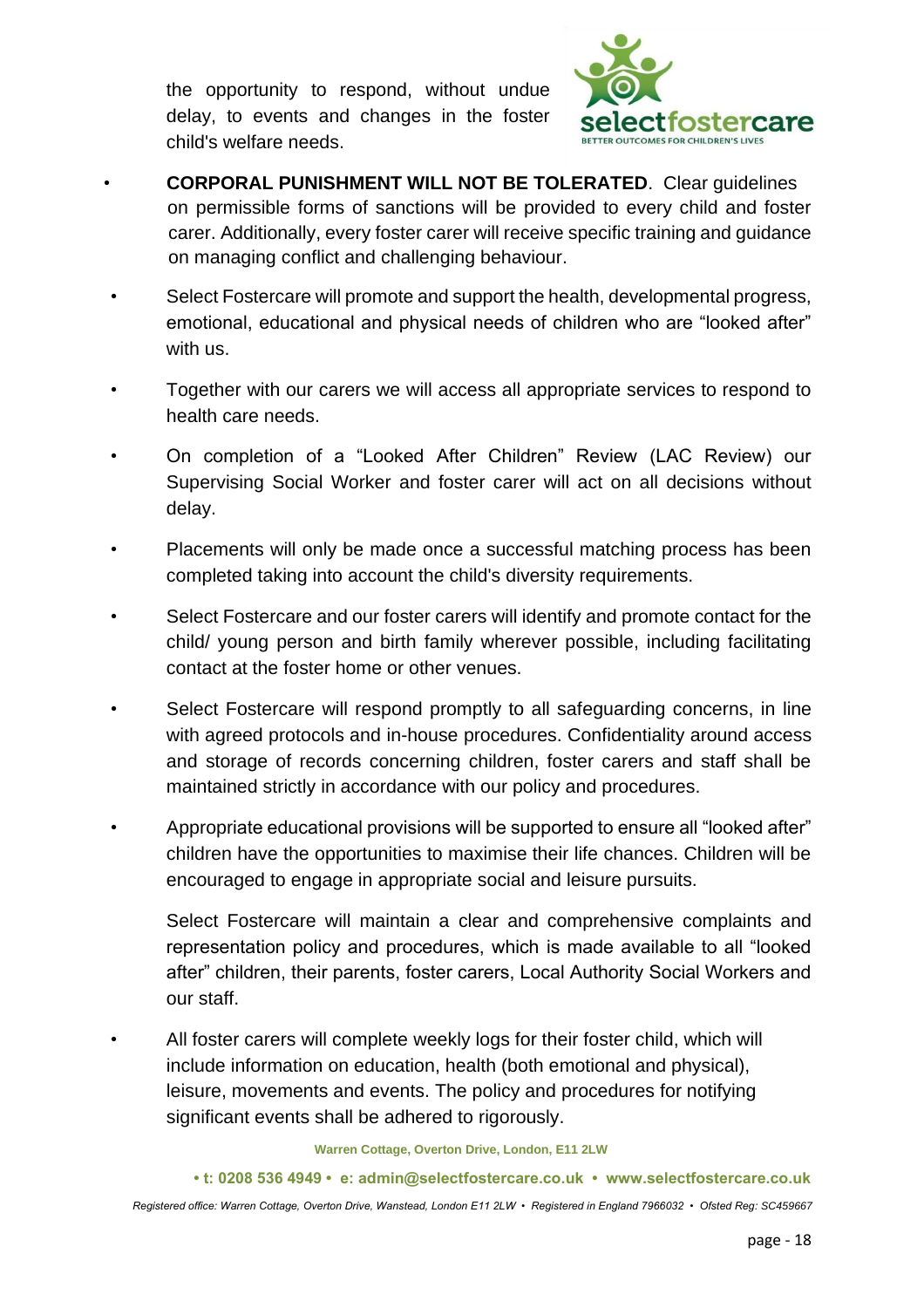#### **14 Quality Assurance:**

Select Fostercare has in place systems for monitoring and evaluating our services to ensure the highest quality of service is provided to 'looked after' children.



Our evaluation programme culminates annually with the production of our Annual Quality Assurance Report.

#### Quality Assurance Programme (QA)

Fostering services are required by the Fostering Services Regulations (FSR) 2011 to have clear and effective procedures for monitoring and controlling the activities of the service. This includes the financial viability of the service, any serious incidents, allegations or complaints about the service and ensuring the quality of the service, (NMS 25).

There are a number of other Standards that require specified activities to be monitored and recorded including regular reports to the agency's management (FSR 2011 Reg 35). Quality of Care (Regulation 35/Schedule 6) are completed on a regular basis. Reference is made to these and other relevant Standards throughout the policy.

#### **Aims and Objectives**

To monitor and evaluate our systems, procedures and policies on a regular basis, including user feedback through consultation and questionnaires to help ensure we achieve and maintain a high-quality service.

- To meet and exceed the Fostering Services Regulations and National Minimum Standards and provide a high-quality service
- To ensure accurate information is available that informs the Service to plan the effective use of our resources in delivering our aims and objectives
- To ensure foster carers are properly trained and supported to provide high quality placements that meet the needs and promote good welfare outcomes for foster children
- To ensure our Supervising Social Worker' are effective in monitoring and supporting the work of foster carers
- To ensure the managers are aware of the demands being made on our foster carers and any issues that may arise for them
- Provide good leadership and management to ensure that resources are used effectively, to meet the needs of the Service and to identify shortfalls that need to be addressed

#### **Warren Cottage, Overton Drive, London, E11 2LW**

**• t: 0208 536 4949 • e: admin@selectfostercare.co.uk • www.selectfostercare.co.uk**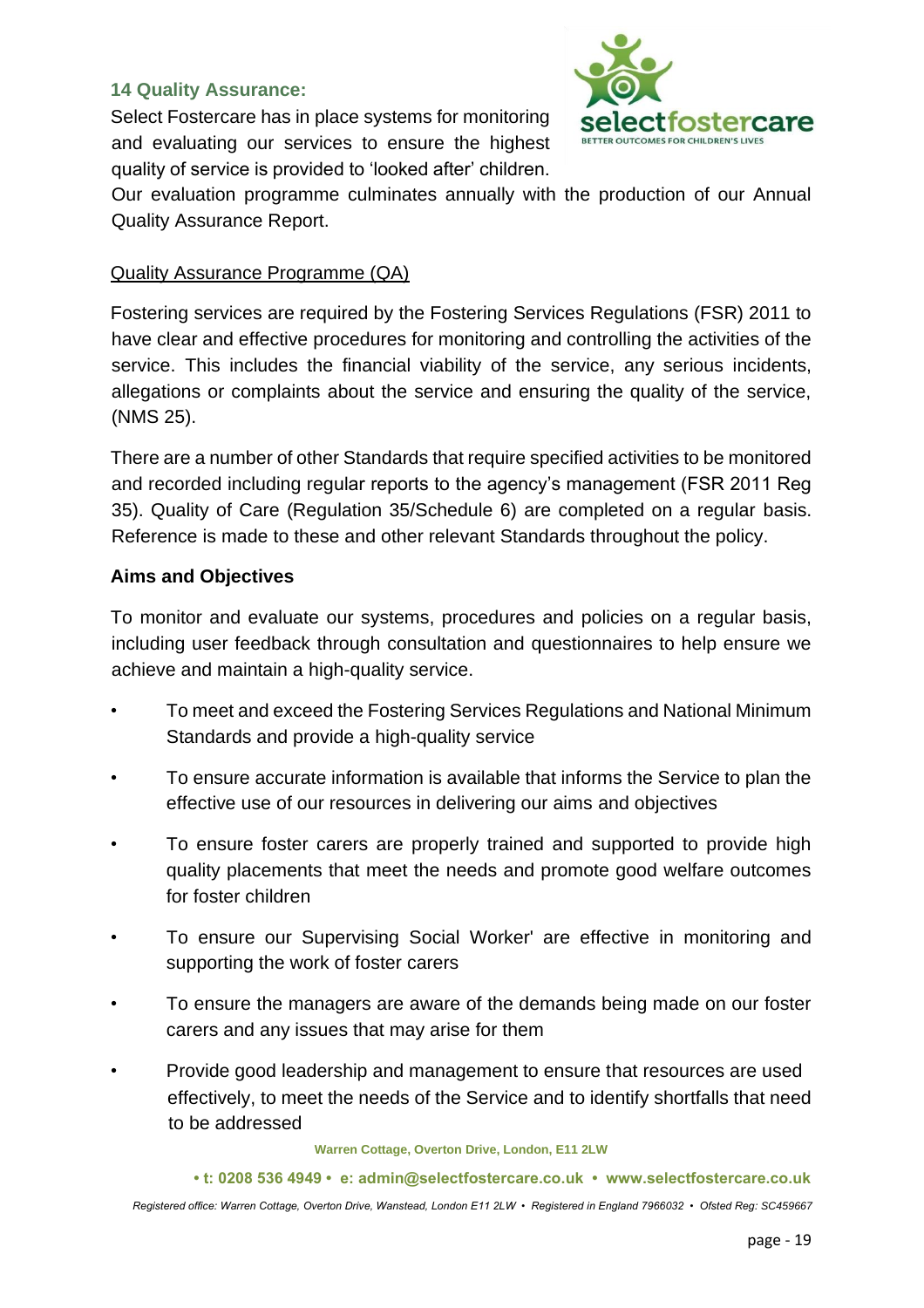## Management and Production of QA Reports

The management and production of an annual quality assurance report in the future will be



outsourced to an independent senior social worker with experience of research and social work management. The Agency will provide administrative support to assist the auditing process and production of the final report.

The final report will be sent to Ofsted, the local authorities who have children placed with us and our fostering panel members. The contents will be discussed in the Agency's various staff meetings, and is made available to others, including foster carers, foster children and their parents.

The annual quality assurance exercise does not replace the need for the managers to carry out periodic monitoring of specific aspects of the Agency's services, as required by the Regulations, to maintain quality, and promptly address problem areas.

#### The Quality Assurance Programme

In order to ensure that Select Fostercare is delivering a high quality, well managed foster care service, the Agency Decision Maker will ensure that the annual report from the QA programme is prepared and shows how, as a minimum, the following performance indicators have been met:

- How the views and wishes of the child, their parents, Social Workers and those significant to the child are regularly sought and taken account of (standard 1.4, 1.7)
- The provision of all necessary information about the child's circumstances to help the foster carer fulfil their tasks (standard 3.9 and 11)
- Safeguarding children and young people and working in partnership with other Agencies concerned with Child Protection (Standard 4.7)
- The effective integration of the Agency's policies and procedures with the local Runaway and Missing from Home and Care (RMFHC) protocols (standard 5.6, 5.10)
- The frequency and quality of Social Worker support for carers and outcomes of unannounced visits (standard 10)
- Recruitment of a diverse pool of carers ensuring equality of opportunity, and the effective use for foster carers of delegated authority (standard 7.4)
- **Warren Cottage, Overton Drive, London, E11 2LW**  • Promoting and valuing children's education (standard 8.5)

**• t: 0208 536 4949 • e: admin@selectfostercare.co.uk • www.selectfostercare.co.uk**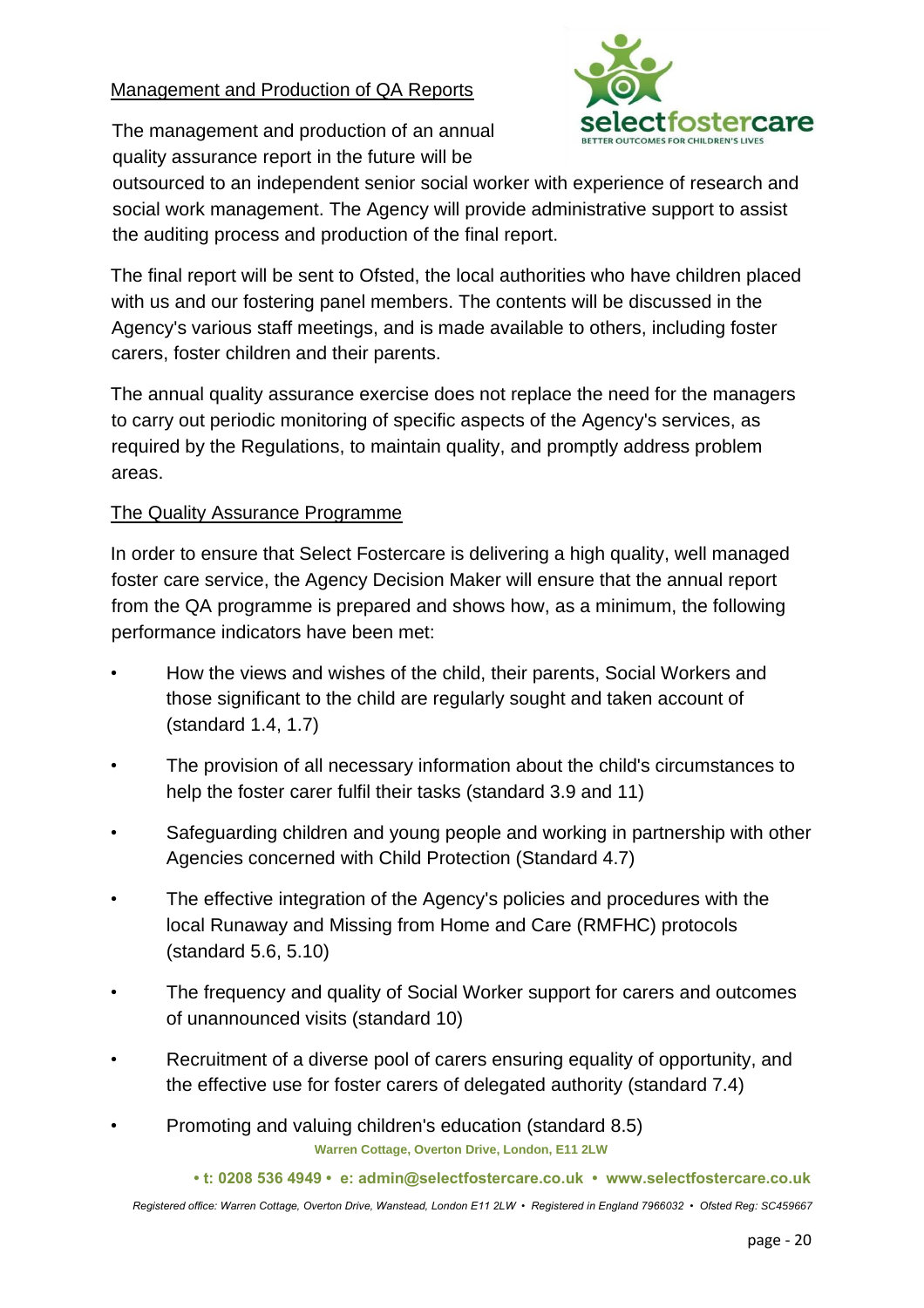• Number of children excluded from school (standard 8.5)



- Giving feedback and sharing information with the Local Authority
- Reviewing Service policy on children's safety issues to keep up to date with current legislation and guidance (standard 10.4)
- Support for young people and foster carers in meeting the transition into independence (standard 11.5, 11.6 and 12)
- Management information systems are in place that provide regular and accurate data to evaluate the overall effectiveness of the agency in meeting its aims and objective

This programme is flexible to respond to the needs of the service and may include other areas for evaluation as required by the Agency. We have not tried to address every National Minimum Standard here, but hope it demonstrates our aims to address the requirements for the service and the operational needs of the Agency.

In keeping with all aspects of the Agency's work, we are committed to ensuring that the programme is managed in an open, honest and transparent way, where we will acknowledge learning and development needs and also highlight achievements and celebrate our successes.

## **15 Confidentiality and Records:**

Select Fostercare Services, and our carer's will be committed to keep and safeguard all confidential information received, be it verbally or in writing and from whatever source, in reference to foster children, their families, our carers' and staff. No such information will be divulged without the person's consent, other than where we are required to do so legally, and the usual sharing of information with other professionals, where this has been agreed in the child's care plan.

The Agency is required by the Fostering Services Regulations 2011, to keep and maintain records on all our carers and foster children who are placed.

The management and storage of these records will comply with the requirements under current Data Protection requirements. Access to records can be arranged in line with our procedures published in the Young People Guide and the Foster Care Manual.

**Warren Cottage, Overton Drive, London, E11 2LW** 

**• t: 0208 536 4949 • e: admin@selectfostercare.co.uk • www.selectfostercare.co.uk**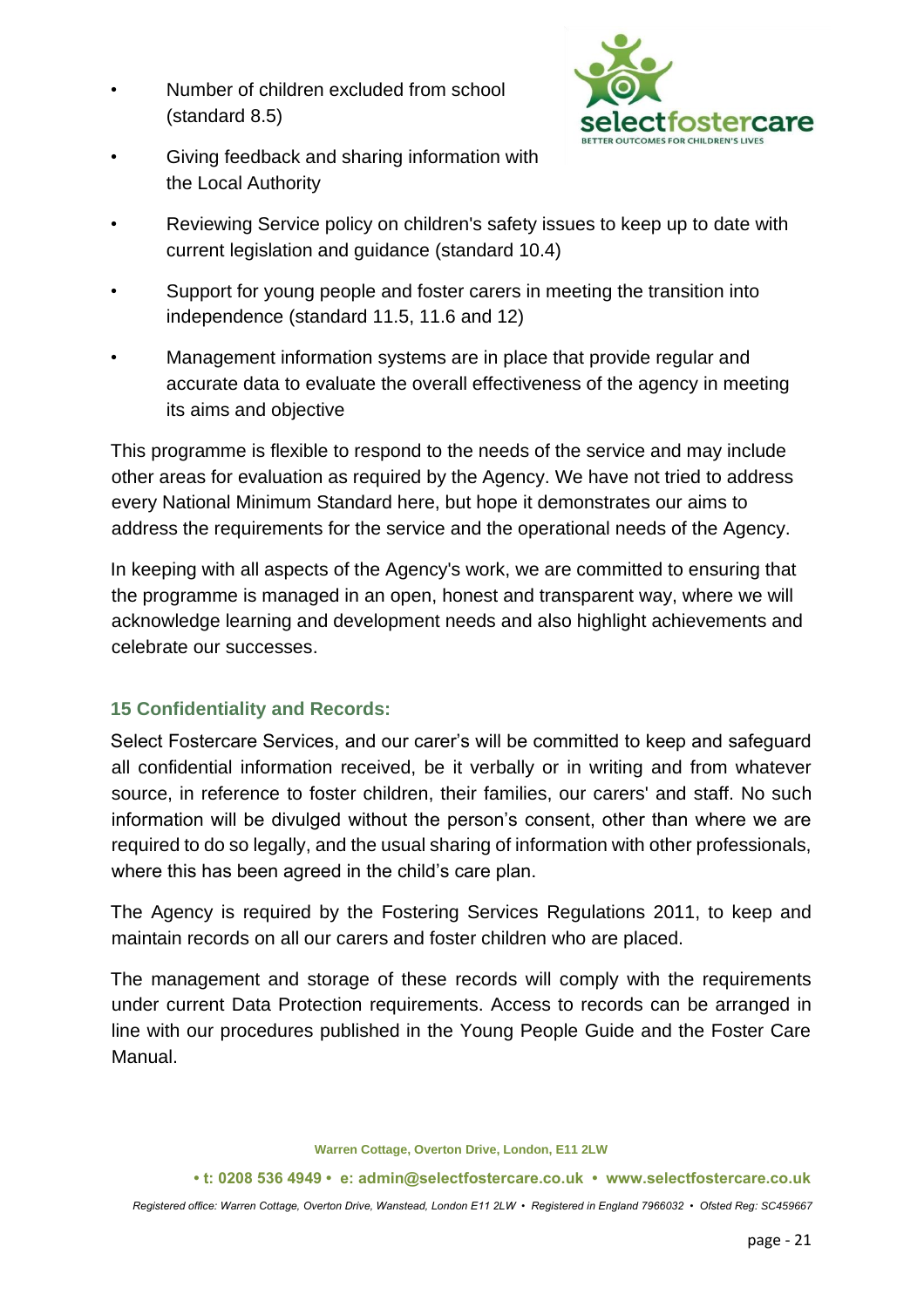#### **16 Representation and Complaints:**

By taking a positive approach to complaints and representations we have the opportunity to enhance our practice and reduce and avoid dissatisfaction with our service.



For children and adults alike, there is generally universal agreement on 'what is a complaint' and how resolving complaints can right wrongs, create clarity, and empower the individual.

Where individuals (particularly children) make representations about aspects of their lives, or the care they receive, any such representation should be treated with equal importance, as it would be for a complaint, and subject to the same procedures for recording and resolution.

At Select Fostercare we recognise that we will sometimes get things wrong. In acknowledgement of the need to respond to these occasions effectively, we have in place clear policies and procedures to ensure that all complaints and representations are considered in a sensitive manner without undue delay.

The policies and procedures have been developed to respond to issues raised by:

- Children/young people placed with our foster carers, their family, advocates or other representatives
- Our foster carers
- Local authority social workers, Independent Reviewing officers and professionals from other agencies
- Out staff (detailed separately in the Staff Handbook)
- Members of the public

These policies and procedures are repeated in the guides for children and young people, and our Statement of Purpose respectively. All complaints and representations will be listened to, recorded and responded to in an open and nonjudgemental way.

No member of staff who becomes the subject of a complaint can take part in its investigation.

Complaints about the Registered Manager or other senior members of staff that are beyond the scope of an informal resolution and cannot be resolved by Select Fostercare directors using these procedures will be referred to Ofsted for guidance.

**Warren Cottage, Overton Drive, London, E11 2LW** 

**• t: 0208 536 4949 • e: admin@selectfostercare.co.uk • www.selectfostercare.co.uk**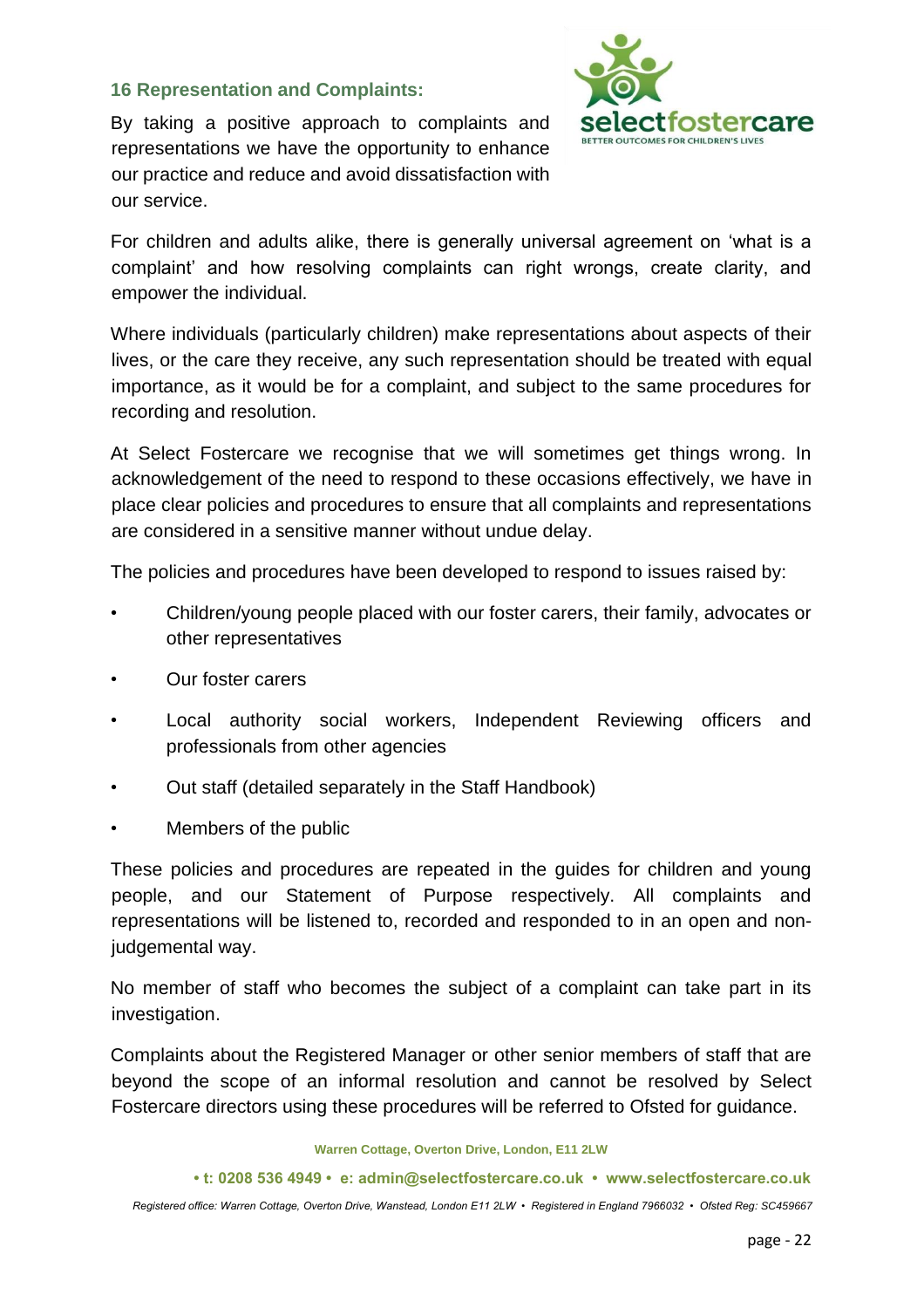## **Helping Children and Young People to make Complaints**



The Children's Guides includes information on how to

make a complaint about anything in the child's care that they are unhappy with and gives examples of types of complaints and representations. Children and young people are encouraged to complain to anyone they feel will listen to them including:

- Their foster carer
- Their family
- Their Social Worker
- The foster carer's Social Worker
- Select Fostercare Complaints Officer
- The Children's Rights Officer
- **Teachers**
- The Police
- The Children Commissioner

A "Children Champion" is allocated to each foster child/young person and can be contacted directly by the child/young person about a complaint or any issues they wish to discuss. The role is currently occupied by a qualified Psychologist.

*The "Children Champion" will be advised and kept informed of all complaints and representations made by and in respect of foster children. Their views and observations will be recorded in every report on complaints and representations by*  and about foster children and their welfare. A summary of their work will also be included in our Quality Assurance programme.

## **What happens when a Complaint is made?**

There are two stages in our procedures for managing and resolving complaints: Stage 1 (acknowledged in writing within 5 working days)

We expect and encourage individuals to try to resolve complaints and representations informally at this, stage 1, with the Supervising Social Worker, their Line Manager and or our Complaints Officer.

**Warren Cottage, Overton Drive, London, E11 2LW** 

**• t: 0208 536 4949 • e: admin@selectfostercare.co.uk • www.selectfostercare.co.uk**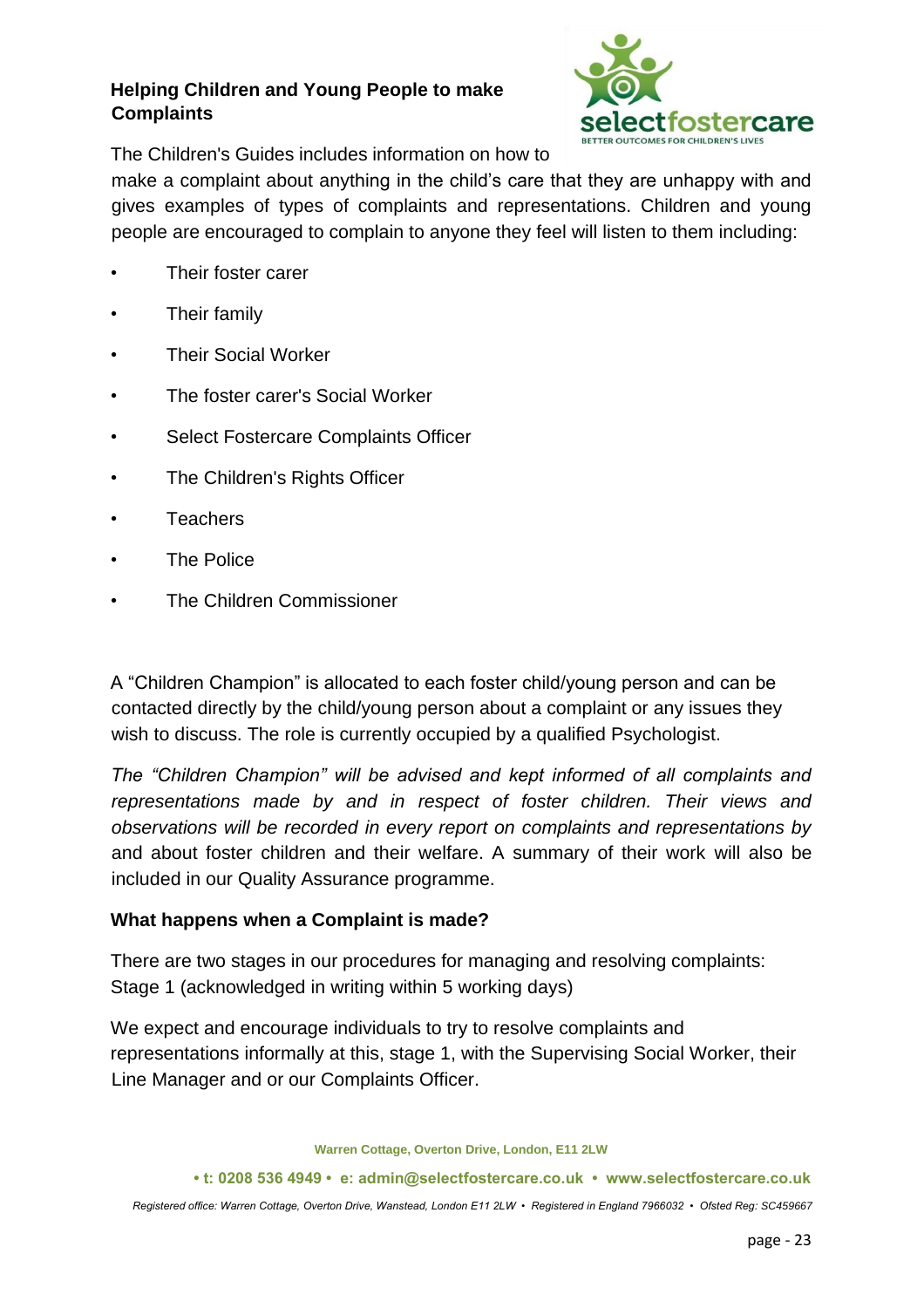Where this is not possible, the Complaints Officer will guide the complainant through our procedures and offer assistance to detail the complaint in writing for progression. Complaints that are resolved informally



will be recorded and confirmed in writing by the Complaints Officer within 28 days of the complaint or representation.

# Stage 2

Should a complaint move to stage 2 it becomes the responsibility of the Registered Manager or a Director of the Agency, to make the decision to investigate the complaint formally, which will include conducting interviews with those involved and affected by the complaint and prepare a written report on their findings and decisions of the Agency. This report will be sent out to the complainant and other appropriate parties within 28 days of the decision to move the complaint to stage 2.

Please note that for the purpose of this complaints policy and its procedures, allegations and concerns about safeguarding and child protection issues, are not managed under these procedures, but separately using the Agency's Child Protection Policy and the guidelines of the Local Safeguarding Children Board (LSCB) for the area in which the foster child lives.

## **Foster Carer(s) and Staff who are the subject of a Complaint**

Should a foster carer, their Supervising Social Worker or any member of our staff become the subject of a complaint, the Agency will:

- Notify them verbally and/or in writing that a complaint has been made and ascertain their views and responses in writing
- The investigation will be undertaken by an appropriate manager and concluded within set timescales
- Treat them respectfully, honestly and fairly
- Provide guidance and advice for independent support where necessary
- Ensure that the person who is the subject of the complaint is not involved in any formal investigation of the complaint once it moves to stage 2
- Complaints that are resolved informally will be recorded and referenced for discussions with the person's line manager in supervision
- Complaints that move to stage 2 will be managed as detailed above and subject to our procedures for staff, as detailed in the Staff Handbook, and foster carers as detailed in their Contract of Agreement respectively.

**Warren Cottage, Overton Drive, London, E11 2LW** 

**• t: 0208 536 4949 • e: admin@selectfostercare.co.uk • www.selectfostercare.co.uk**  *Registered office: Warren Cottage, Overton Drive, Wanstead, London E11 2LW • Registered in England 7966032 • Ofsted Reg: SC459667*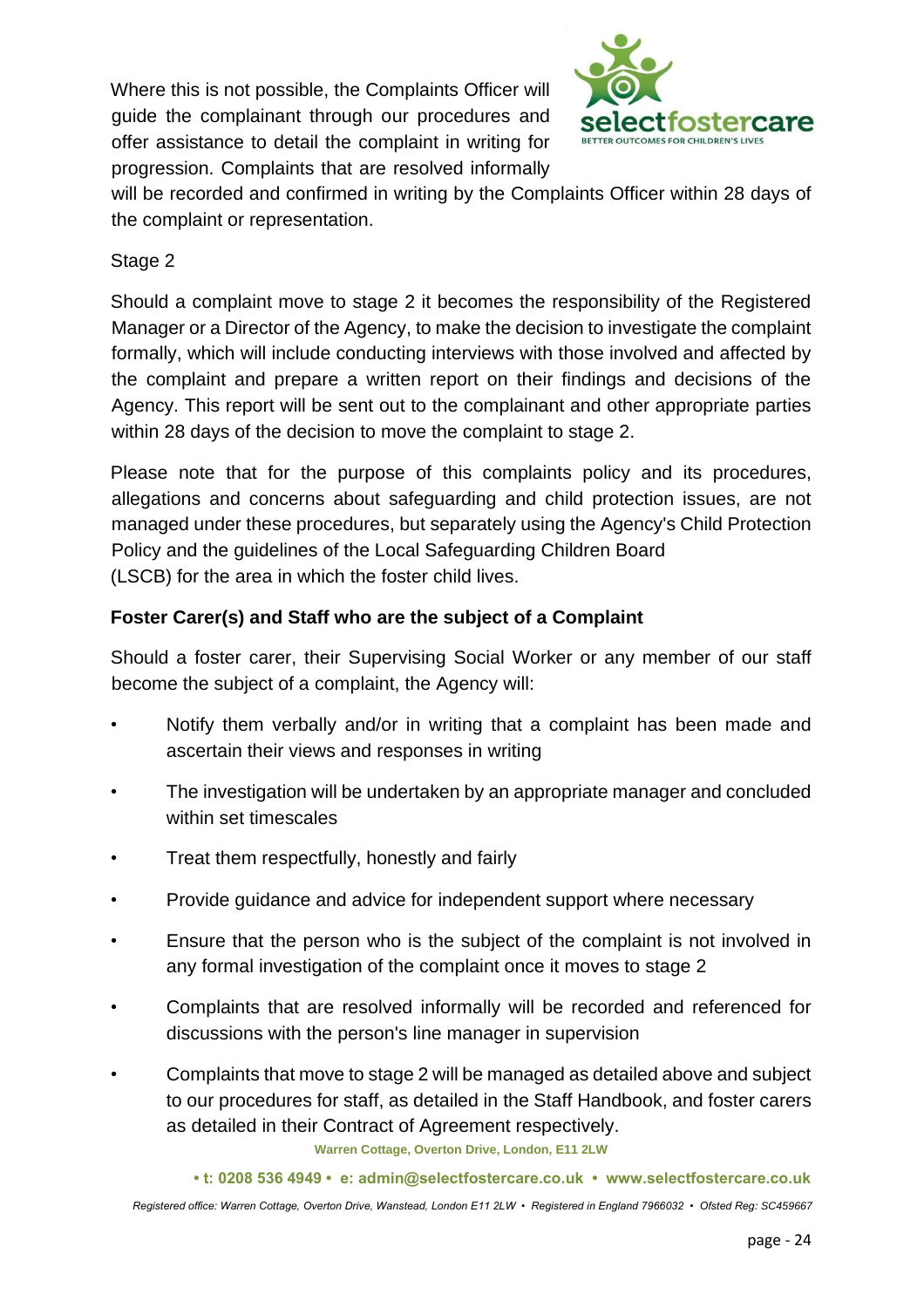We expect most complaints and representations can be dealt with informally at stage 1 or formally at stage 2. There may, however, be occasions where due to the serious nature of a complaint Select Fostercare



will be obliged to inform other agencies, such as Ofsted, Local Authorities, the Police and others.

Our complaints policy and procedures do not seek to replace or restrict the child and/or other individuals of their rights to make independent complaints and representations to outside bodies

**Complaints Officer**  Kerry Higginson Select Fostercare Warren Cottage Overton Drive Wanstead London E11 2LW Tel: 0208 536 4949 Email: admin@selectfostercare.co.uk

**Ofsted**  Piccadilly Gate Store Street **Manchester** 

**Ann Longfield, Children's Commissioner for England**  The Office of the Children's Commissioner

**Warren Cottage, Overton Drive, London, E11 2LW** 

**• t: 0208 536 4949 • e: admin@selectfostercare.co.uk • www.selectfostercare.co.uk**